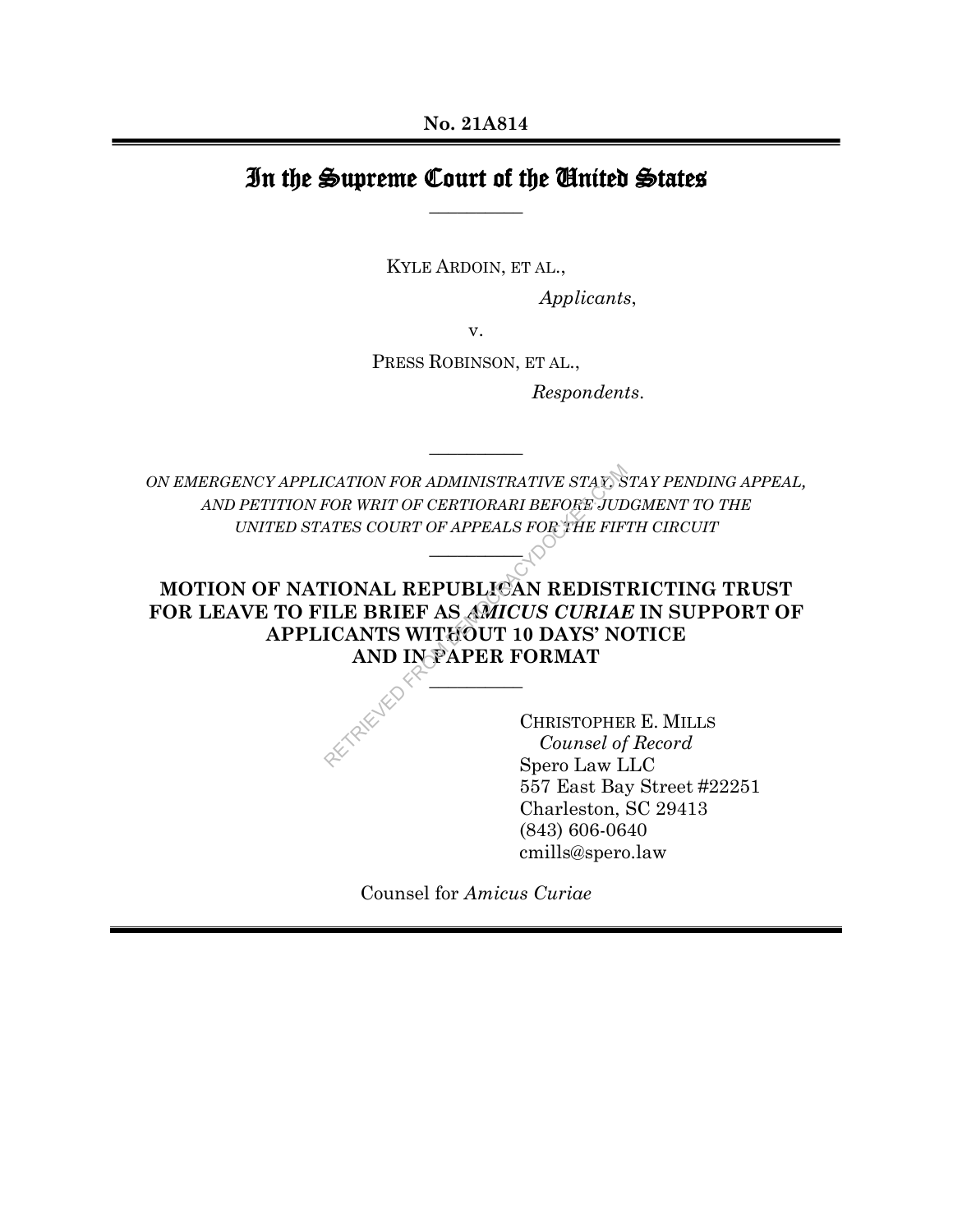The National Republican Redistricting Trust (NRRT) respectfully moves for leave to file the enclosed brief as *amicus curiae* in support of applicants. *Amicus* notified counsel for applicants and respondents to obtain consent for the proposed brief. All parties either consented or took no position on this motion.

NRRT is the central Republican organization tasked with coordinating and collaborating with national, state, and local groups on the fifty-state congressional and state legislative redistricting effort underway. NRRT's mission is threefold. First, it aims to ensure that redistricting faithfully follows all federal constitutional and statutory mandates. Under Article I, Section 4 of the U.S. Constitution, the State Legislatures are primarily entrusted with the responsibility of redrawing the States' congressional districts. See *Growe* v. *Emison*, 507 U.S. 25, 34 (1993). Every citizen should have an equal voice, and laws must be followed to protect the constitutional rights of individual voters, not political parties or other groups. der Article I, Section 4 of the U.S.<br>ly entrusted with the responsibility<br>See *Growe* v. *Emison*, 507 U.S. 25,<br>ice, and laws must be followed to p<br>rs, not political parties or other grous<br>reserved interesting should be co

Second, NRRT believes redistricting should be conducted primarily by applying the traditional redistricting criteria States have applied for centuries. This means districts should be sufficiently compact and preserve communities of interest by respecting municipal and county boundaries, avoiding the forced combination of disparate populations as much as possible. Such sensible districts follow the principle that legislators represent individuals living within identifiable communities. Legislators do not represent political parties, and we do not have a system of statewide proportional representation in any state. Article I, Section 4 of the U.S. Constitution tells courts that any change in our community-based system of districts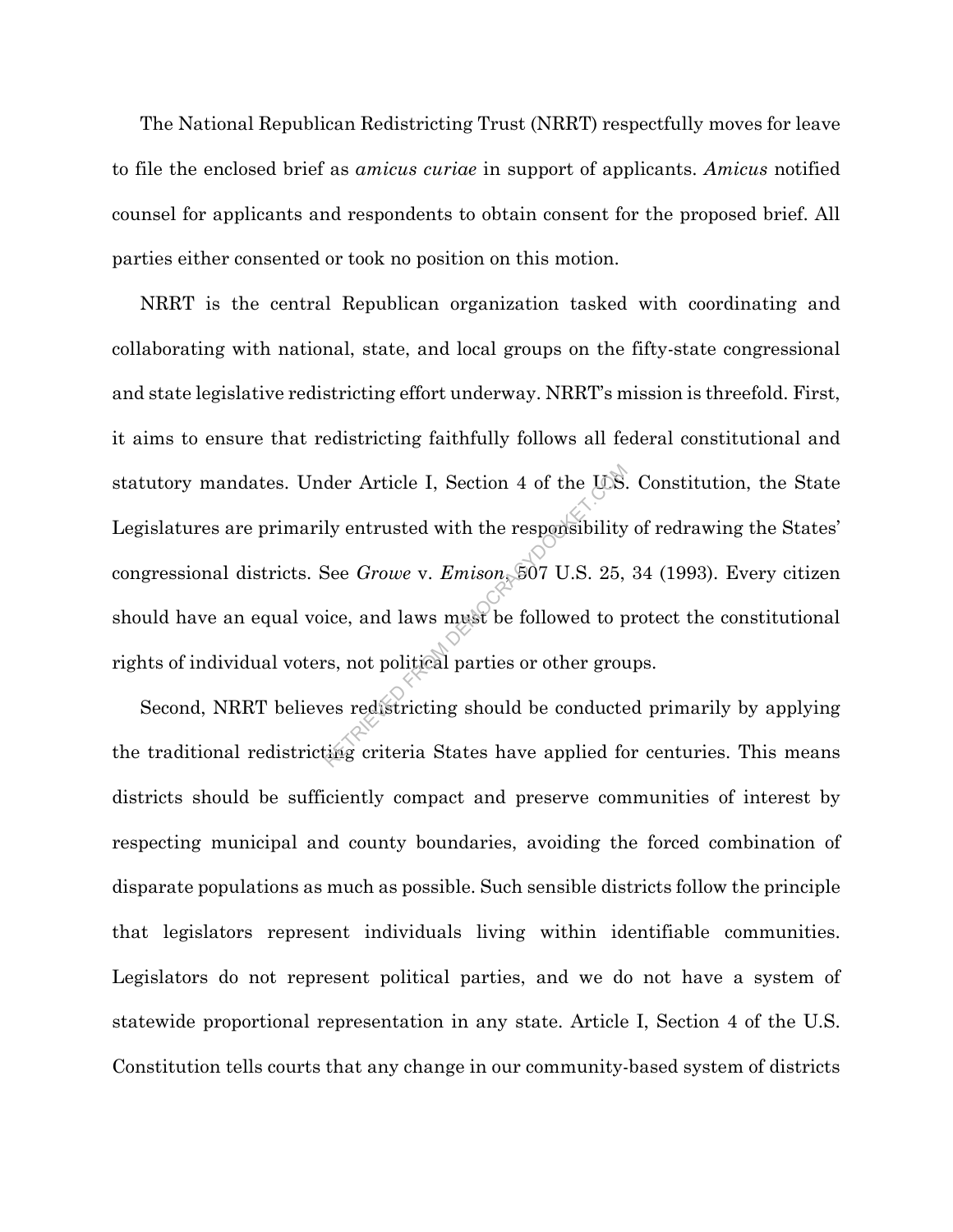is exclusively a matter for deliberation and decision by our political branches—the State Legislatures and Congress.

Third, NRRT believes redistricting should make sense to voters. Each American should be able to look at their district and understand why it was drawn the way it was. The proposed brief analyzes these and other relevant legal issues from *amicus*'s unique perspective.

*Amicus* also moves to file the brief without ten days' notice to the parties of its intent to file as ordinarily required by Sup. Ct. R. 37.2(a) and to file this brief in an unbound format on 8½-by-11-inch paper rather than in booklet form. These requests are necessary due to the press of time related to the emergency nature of the application. ad comprehensive Reports

Respectfully submitted,

CHRISTOPHER E. MILLS *Counsel of Record* Spero Law LLC 557 East Bay Street #22251 Charleston, SC 29413 (843) 606-0640 cmills@spero.law

Counsel for *Amicus Curiae*

JUNE 20, 2022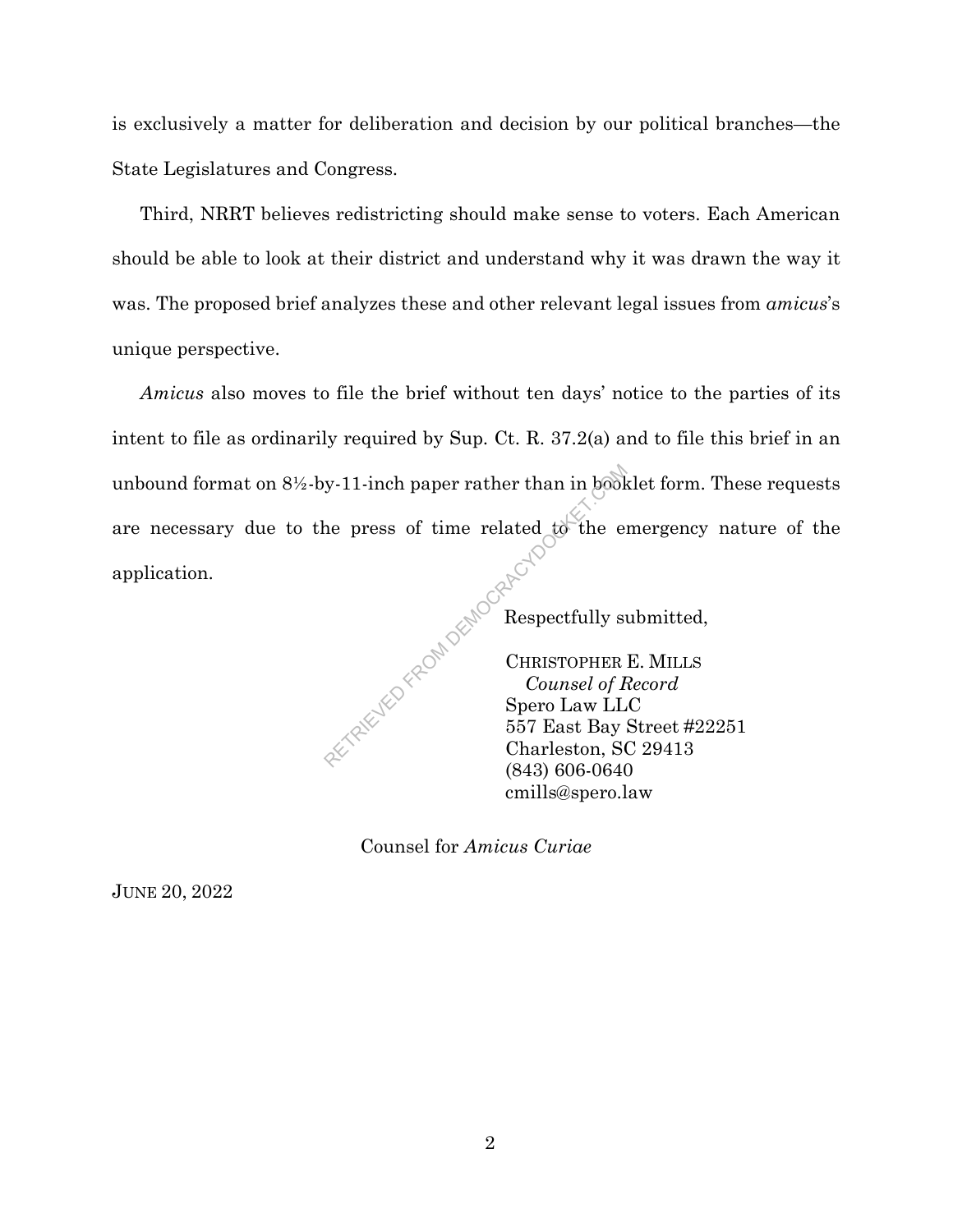# In the Supreme Court of the United States **\_\_\_\_\_\_\_\_\_\_**

KYLE ARDOIN, ET AL.,

*Applicants*,

v.

PRESS ROBINSON, ET AL.,

*Respondents*.

*ON EMERGENCY APPLICATION FOR ADMINISTRATIVE STAY, STAY PENDING APPEAL, AND PETITION FOR WRIT OF CERTIORARI BEFORE JUDGMENT TO THE UNITED STATES COURT OF APPEALS FOR THE FIFTH CIRCUIT*

**\_\_\_\_\_\_\_\_\_\_** 

**\_\_\_\_\_\_\_\_\_\_** 

#### **BRIEF FOR NATIONAL REPUBLICAN REDISTRICTING TRUST AS** *AMICUS CURIAE* **IN SUPPORT OF APPLICANTS**

 $\sim$   $\sim$ 

RETRIEVED FR

CHRISTOPHER E. MILLS *Counsel of Record* Spero Law LLC 557 East Bay Street #22251 Charleston, SC 29413 (843) 606-0640 cmills@spero.law

Counsel for *Amicus Curiae*

 $\overline{a}$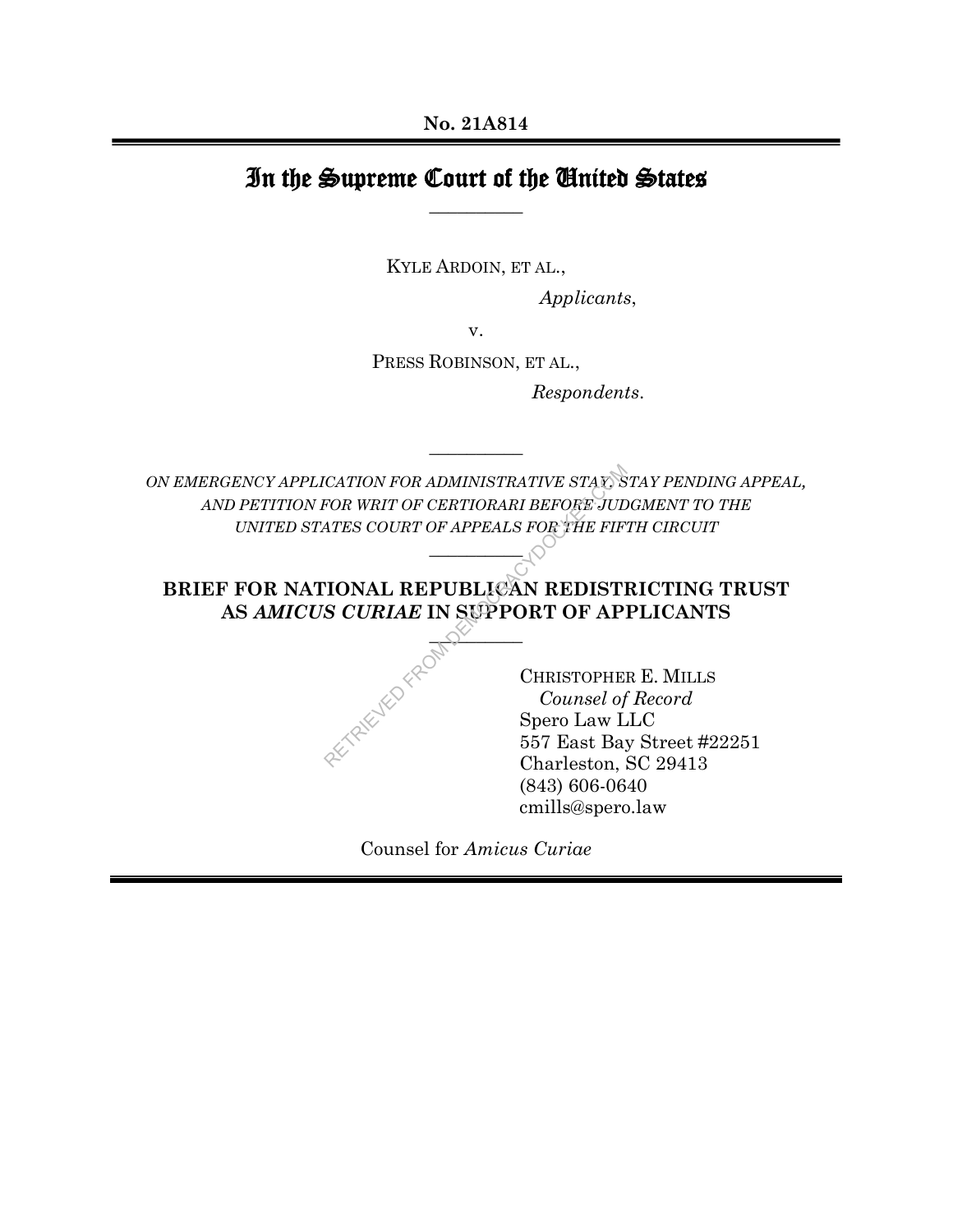# **TABLE OF CONTENTS**

| Because proportional representation is atypical in single-member districts, |  |
|-----------------------------------------------------------------------------|--|
|                                                                             |  |
| III. The district court's approach defies the statute, precedent, and the   |  |
|                                                                             |  |
| B. Precedent does not require proportional representation.  20              |  |
| C. The Fourteenth Amendment prohibits maps drawn by race 22                 |  |
|                                                                             |  |
|                                                                             |  |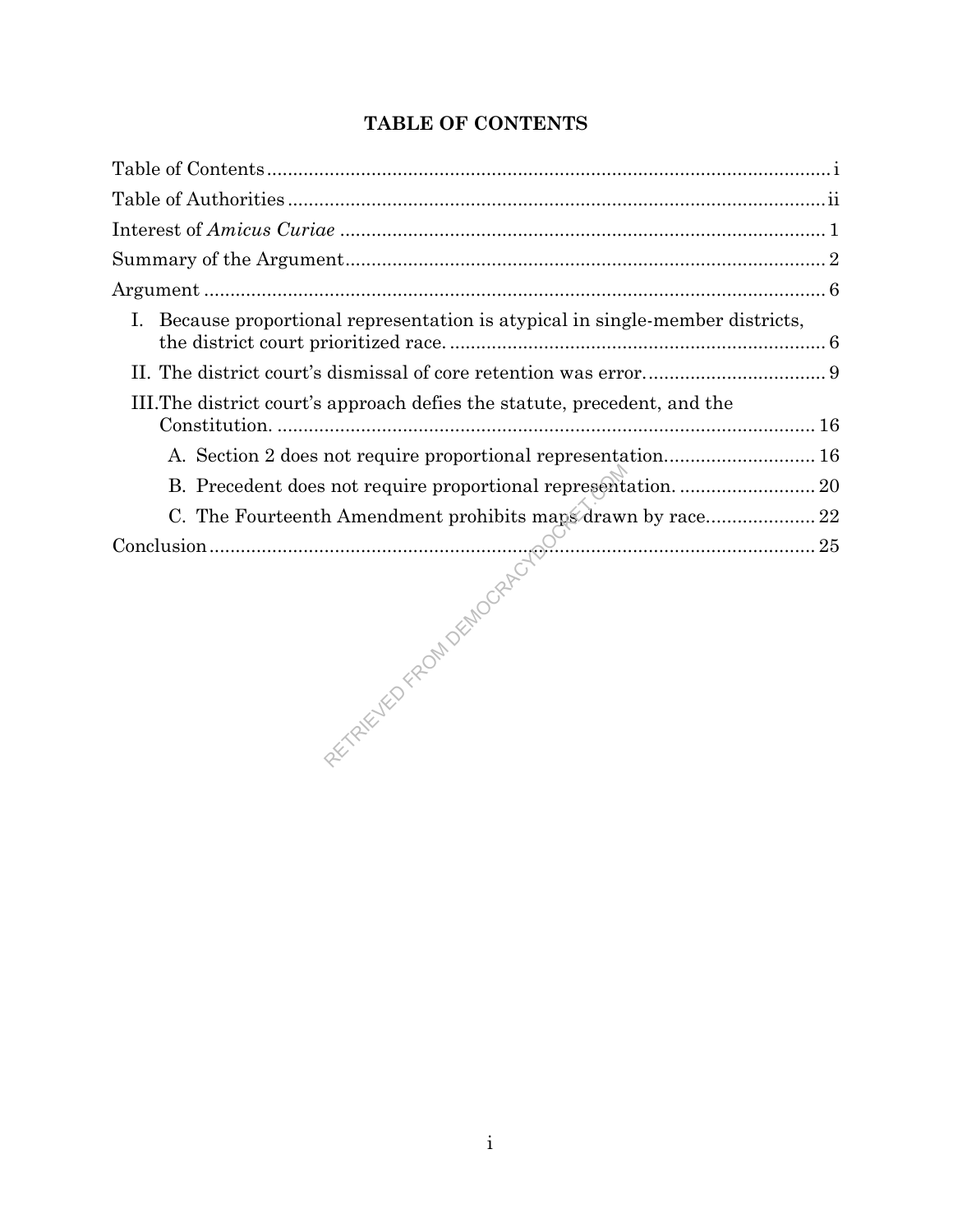#### **TABLE OF AUTHORITIES**

**CASES**

# *Abrams* v. *Johnson*, 521 U.S. 74 (1997).......................................................... 15, 21, 22 *Alabama Legislative Black Caucus* v. *Alabama*, 575 U.S. 254 (2015) ...................... 24 *Bartlett* v. *Strickland*, 556 U.S. 1 (2009) .............................................................. 15, 23 *Bethune-Hill* v. *Virginia State Bd. of Elections*, 137 S. Ct. 788 (2017)...................... 23 *Brnovich* v. *Democratic National Committee*, 141 S. Ct. 2321 (2021)................... 9, 17 *City of Boerne* v. *Flores*, 521 U.S. 507 (1997).............................................................. 14 *City of Mobile* v. *Bolden*, 446 U.S. 55 (1980) .............................................................. 13 *Colleton Cnty. Council* v. *McConnell*, 201 F. Supp. 2d 618 (D.S.C. 2002)................. 12 *Cooper* v. *Harris*, 137 S. Ct. 1455 (2017) .............................................................. 11, 24 *Fullilove* v. *Klutznick*, 448 U.S. 448 (1980) ................................................................ 14 *Gaffney* v. *Cummings*, 412 U.S. 735 (1973)................................................................ 11 *Gonzalez* v. *City of Aurora*, 535 F.3d 594 (CA7 2008).......................................... 15, 18 *Gregory* v. *Ashcroft*, 539 U.S. 461 (2003) .............................................................. 16, 19 *Growe* v. *Emison*, 507 U.S. 25 (1993)............................................................................ 1 *Hays* v. *Louisiana*, 839 F. Supp. 1188 (WD La. 1993) (*Hays I*) ................................. 10 *Hays* v. *Louisiana*, 862 F. Supp. 1194 (WD La. 1994) (*Hays II*) ...................... 7, 10, 13 *Hays* v. *Louisiana*, 936 F. Supp. 360 (WD La. 1996) (*Hays IV*) ................................. 10 *Holder* v. *Hall*, 512 U.S. 874 (1994) ............................................................................ 23 *Johnson* v. *De Grandy*, 512 U.S. 997 (1994)..................................................... 6, 16, 17 *Johnson* v. *Miller*, 922 F. Supp. 1556 (SD Ga. 1995) ................................................. 15 *Karcher* v. *Daggett*, 462 U.S. 725 (1983)..................................................................... 11 *LULAC* v. *Perry*, 548 U.S. 399 (2006) ......................................................... 4, 15, 18, 19 *Merrill* v. *Milligan*, 142 S. Ct. 879 (2022)............................................................. 2, 3, 8 *Miller* v. *Johnson*, 515 U.S. 900 (1995)................................... 10, 14, 15, 20, 21, 22, 24 *Parents Involved in Cmty. Schs.* v. *Seattle Sch. Dist. No. 1*, 551 U.S. 701 (2007).................................................................................................. 23 *Plessy* v. *Ferguson*, 163 U.S. 537 (1896).................................................................... 4, 8 *Shaw* v. *Hunt*, 517 U.S. 899 (1996)............................................................................. 23 *Shaw* v. *Reno*, 509 U.S. 630 (1993) ....................................................................... 15, 23 18 U.S. 448 (1980)<br>
12 U.S. 735 (1973)<br>
22 U.S. 735 (1973)<br>
23 U.S. 461 (2003)<br>
23 C.S. 461 (2003)<br>
25 C.Supp. 1188 (WD La. 1993) (*Hays*<br>
25 C.Supp. 360 (WD La. 1996) (*Hays* I.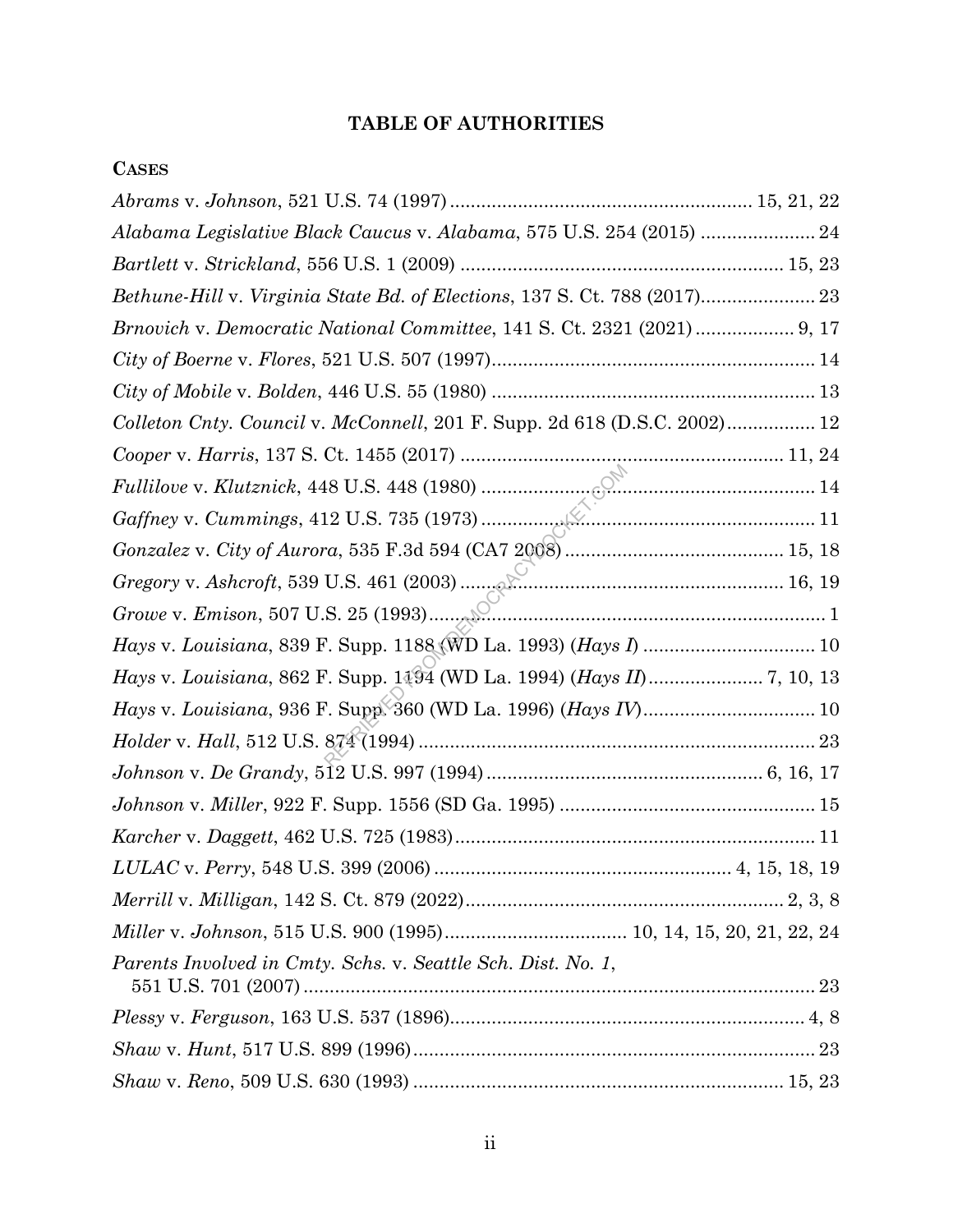| Wisconsin Legislature v. Wisconsin Elections Comm'n,                                                                                                             |
|------------------------------------------------------------------------------------------------------------------------------------------------------------------|
| <b>STATUTES</b>                                                                                                                                                  |
|                                                                                                                                                                  |
| <b>OTHER AUTHORITIES</b>                                                                                                                                         |
| B. Cain, J. Ferejohn & M. Fiorina, The Personal Vote: Constituency Service and                                                                                   |
| C. Elmendorf, Making Sense of Section 2: Of Biased Votes, Unconstitutional<br>Elections, and Common Law Statutes, 160 U. Pa. L. Rev. 377 (2012)  25              |
| D. Hayes & S. McKee, The Intersection of Redistricting, Race, and Participation,                                                                                 |
| D. Hayes & S. McKee, The Participatory Effects of Redistricting, 53 Am. J. Pol.                                                                                  |
| Florida 11th Congressional District Demographics, BiggestUSCities.com (Mar. 1,<br>2022), https://www.biggestuscities.com/demographics/fl/11th-congressional-     |
| G. Giroux, Rich, Poor, Young, Old: Congressional Districts at a Glance, Bloomberg<br>Government (Sep. 15, 2017, 4:37 PM), https://about.bgov.com/news/rich-poor- |
| J. Fromer, An Exercise in Line-Drawing: Deriving and Measuring Fairness in                                                                                       |
| J. Winburn & M. Wagner, Carving Voters Out: Redistricting's Influence on Political<br>Information, Turnout, and Voting Behavior, 63 Pol. Rsch. Q. 373 (2010) 12  |
| Louisiana: 2020 Census, U.S. Census Bureau,<br>https://www.census.gov/library/stories/state-by-state/louisiana-population-change-                                |
| M. Duchin & D. Spencer, Models, Race, and the Law, 130 Yale L.J.F. 744 (2021) 8                                                                                  |
| M. Duchin et al., Locating the Representational Baseline: Republicans in                                                                                         |
| N. Persily, In Defense of Foxes Guarding Henhouses: The Case for Judicial<br>Acquiescence to Incumbent-Protecting Gerrymanders, 116 Harv. L. Rev. 649            |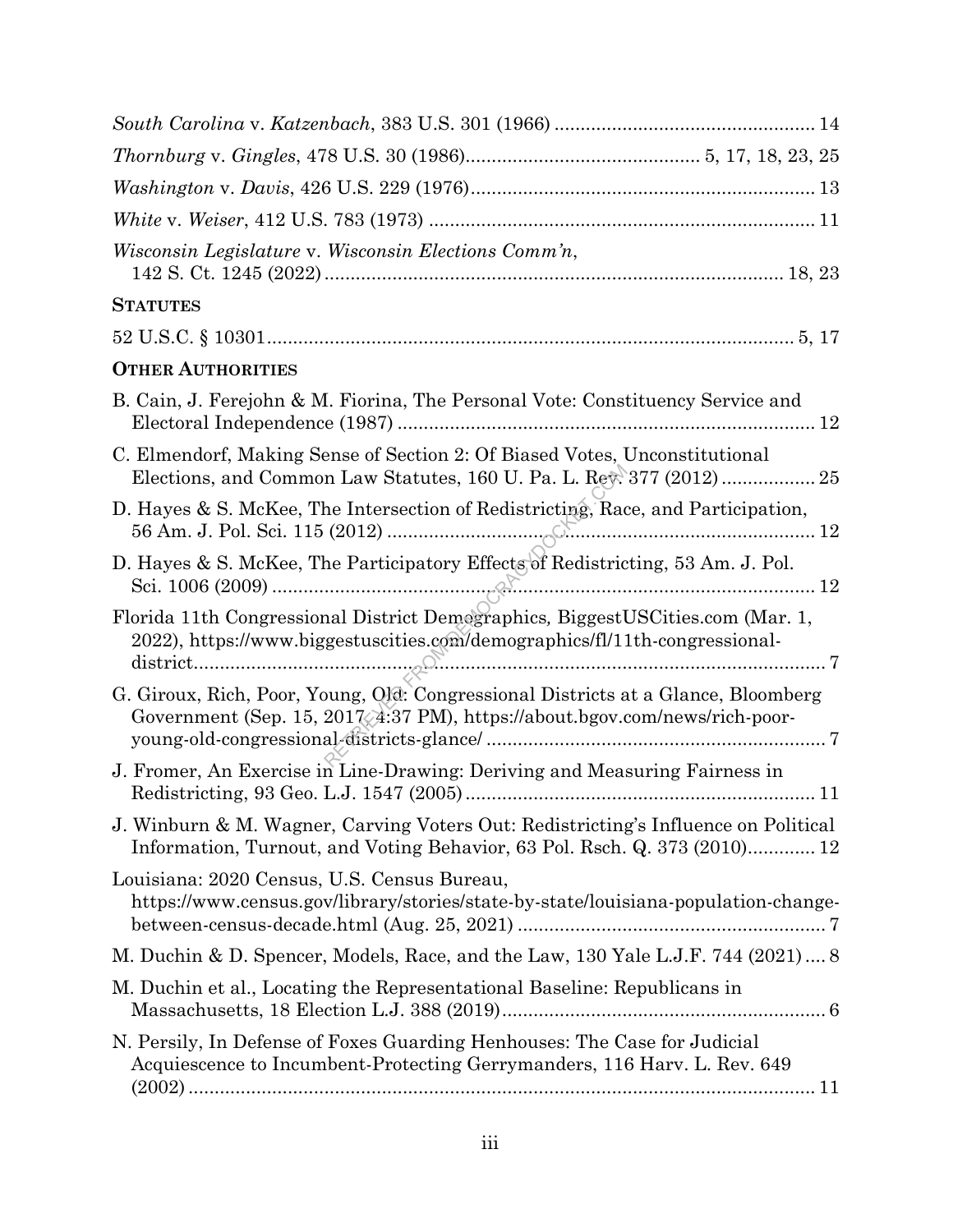| Quick Facts: Florida, U.S. Census Bureau, https://www.census.gov/quickfacts/FL |  |
|--------------------------------------------------------------------------------|--|
|                                                                                |  |
|                                                                                |  |
| <b>CONSTITUTIONAL PROVISIONS</b>                                               |  |
|                                                                                |  |

RETRIEVED FROM DEMOCRACYDOCKET.COM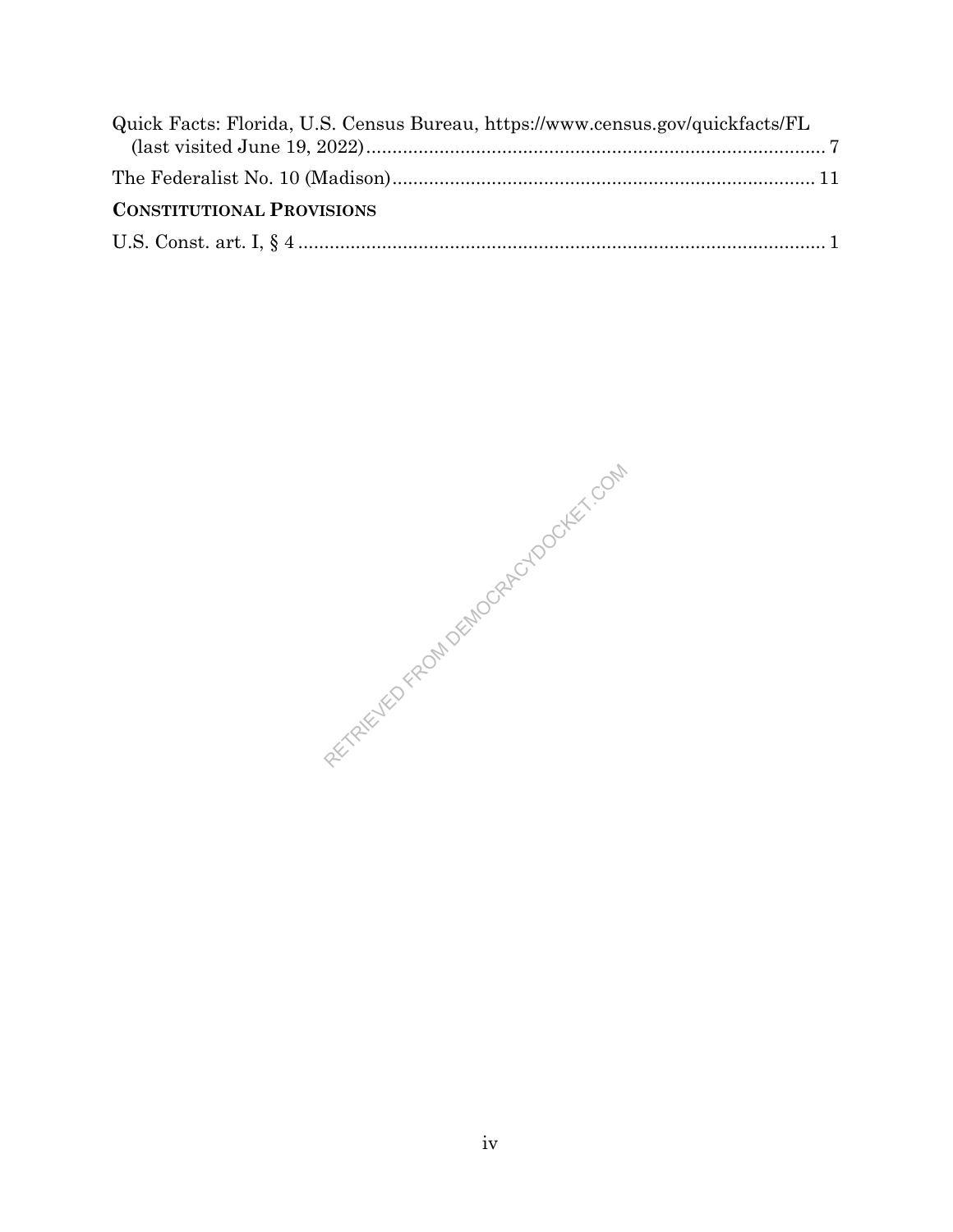#### **INTEREST OF** *AMICUS CURIAE*

The National Republican Redistricting Trust, or NRRT, is the central Republican organization tasked with coordinating and collaborating with national, state, and local groups on the fifty-state congressional and state legislative redistricting effort underway.\*

NRRT's mission is threefold. First, it aims to ensure that redistricting faithfully follows all federal constitutional and statutory mandates. Under Article I, Section 4 of the U.S. Constitution, the State Legislatures are primarily entrusted with the responsibility of redrawing the States' congressional districts. See *Growe* v. *Emison*, 507 U.S. 25, 34 (1993). Every citizen should have an equal voice, and laws must be followed to protect the constitutional rights of individual voters, not political parties or other groups. me the States' congressional district<br>Every citizen should have an equal<br>positivational rights of individual vo<br>es redistricting should be conducte<br>ting criteria States have applied for<br>exercity compact and preserve con

Second, NRRT believes redistricting should be conducted primarily by applying the traditional redistricting criteria States have applied for centuries. This means districts should be sufficiently compact and preserve communities of interest by respecting municipal and county boundaries, avoiding the forced combination of disparate populations as much as possible. Such sensible districts follow the principle that legislators represent individuals living within identifiable communities. Legislators do not represent political parties, and we do not have a system of

<sup>\*</sup> In accordance with Rule 37.6, no counsel for a party authored this brief in whole or in part, and no counsel or party made a monetary contribution intended to fund the preparation or submission of this brief. No person or entity, other than *amicus* or its counsel, made a monetary contribution to preparation or submission of this brief. All parties were given notice, and all parties either consented or took no position on this brief's filing.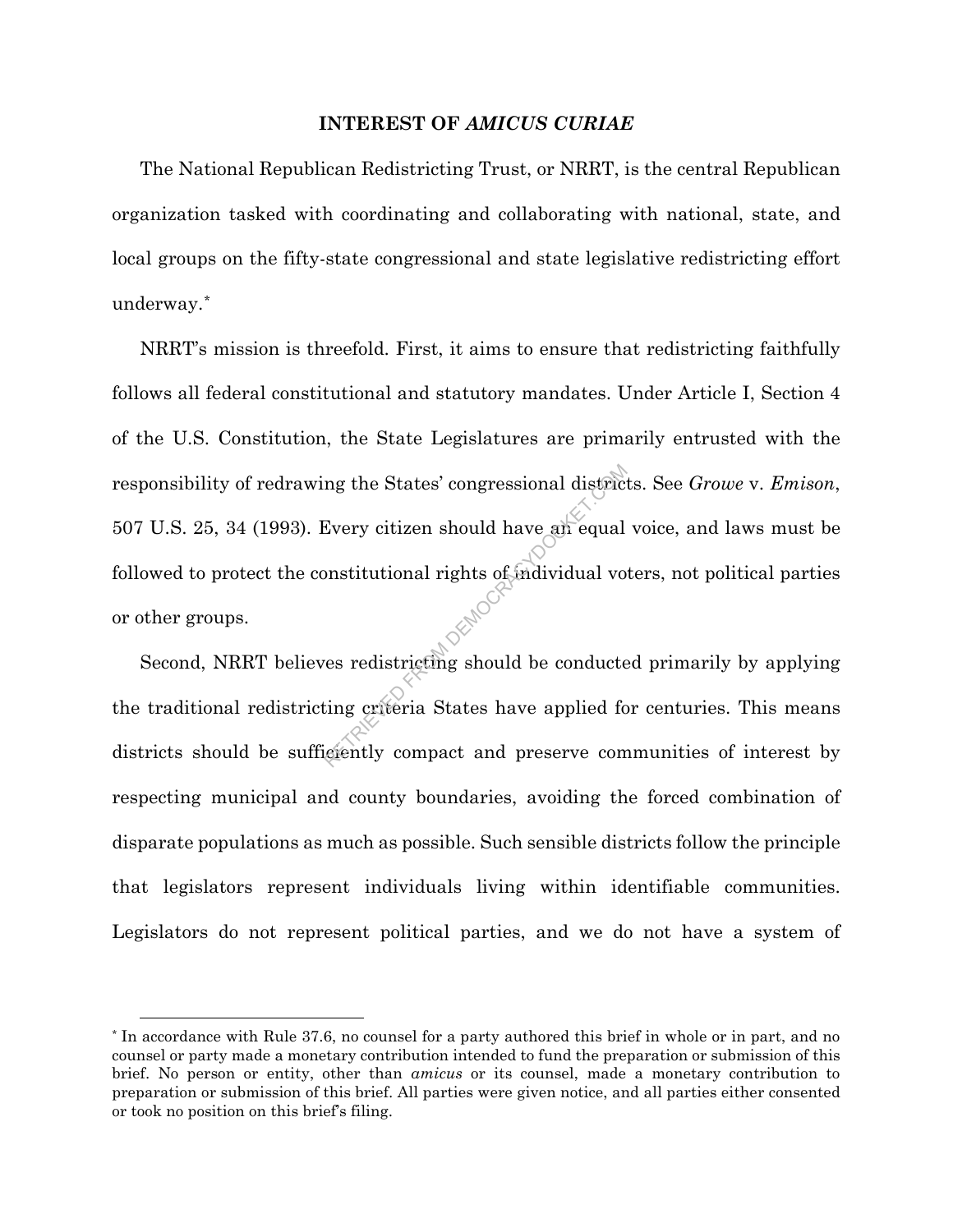statewide proportional representation in any State. Article I, Section 4 of the U.S. Constitution tells courts that any change in our community-based system of districts is exclusively a matter for deliberation and decision by our political branches—the State Legislatures and Congress.

Third, NRRT believes redistricting should make sense to voters. Each American should be able to look at their district and understand why it was drawn the way it was.

#### **SUMMARY OF THE ARGUMENT**

This Court again must correct an effort to force a State to make last-minute redistricting decisions by engaging in racial segregation. In this case, much as in *Merrill* v. *Milligan*, 142 S. Ct. 879 (2022) (Nos. 21-1086, 21-1087), plaintiffs sued under Section 2 of the Voting Rights Act as an end-run around the prohibition on partisan gerrymandering claims. Like the plaintiffs in *Merrill*, they argued that a State's enacted maps violate Section 2 because "the number of majority-Black districts in the enacted plan" does not equal "the Black share of the population." App. 20. Like the plaintiffs in *Merrill*, they had to prioritize race at the outset; millions of race-neutral simulated maps *never* produced two majority-minority districts. The plaintiffs' maps would not exist but for intentional racial segregation. ust correct an effort to force a Sta<br>y engaging in racial segregation. I<br>S. Ct. 879 (2022) (Nos. 21-1086, 3<br>Joting Rights Act as an end-run ar<br>g claims. Like the plaintiffs in *Mei*<br>violate Section 2 because "the nu<br>lan" d

Like the district court in *Merrill*, the district court accepted this analysis anyway, waving away open racial discrimination on the ground that the "mapdrawers considered race after they were asked to consider race." App. 117–18. Faced with evidence that the new maps demolished existing districts and wrenched voters away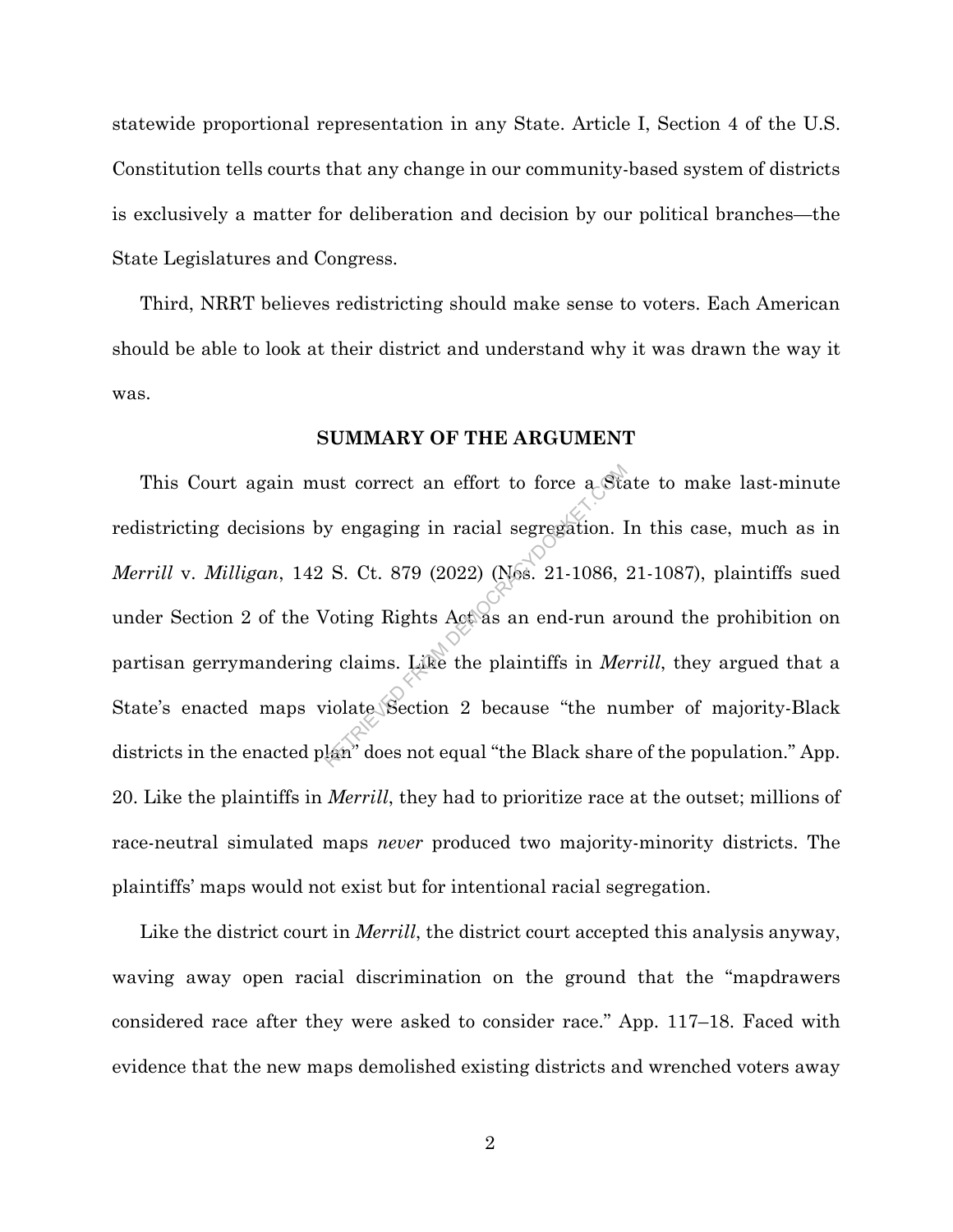from their longstanding representatives, the court said "that fact is entitled to essentially no weight." App. 105. The court "struggle[d] to grasp why" core retention the principle that stable districts promote democratic representation—is "importan[t]." App. 104. Concluding that "core retention does not trump the Voting Rights Act," App. 105, the district court thus subordinated traditional principles like core retention to a vision of Section 2 focused on forced racial balancing.

If all this sounds familiar, it is because the district court and the dissenting opinion in *Merrill* offered the same rationales for racial discrimination. Indeed, the district court here relied extensively on those opinions. *E.g.*, App. 9, 19–20, 84, 86, 92, 96, 99, 104, 111, 112, 118. Here, as in *Merrill*, the district court dismissed core retention, prioritized race, and commanded t 96, 99, 104, 111, 112, 118. Here, as in *Merrill*, the district court dismissed core retention, prioritized race, and commanded the State to adopt racially segregated maps that could not be drawn in a neutral process. Because of this case's substantial overlap with *Merrill*, there is no doubt that this Court will eventually grant certiorari and, at minimum, vacate the district court's opinion. Forcing Louisiana to adopt a discriminatory map in the meantime would work an irreparable injury. A stay pending appeal is again necessary to vindicate proper Section 2 analysis and the Equal Protection Clause's guarantee of equality under the law.

1. The district court's focus on proportional representation was error. The population of the United States is about 13% black, but no State is majority black. Republican voters compose about 35% of the Massachusetts electorate, but it is considered mathematically impossible to draw even one of its nine House districts as majority Republican. Over 20% of Floridians are at least 65 years old, yet those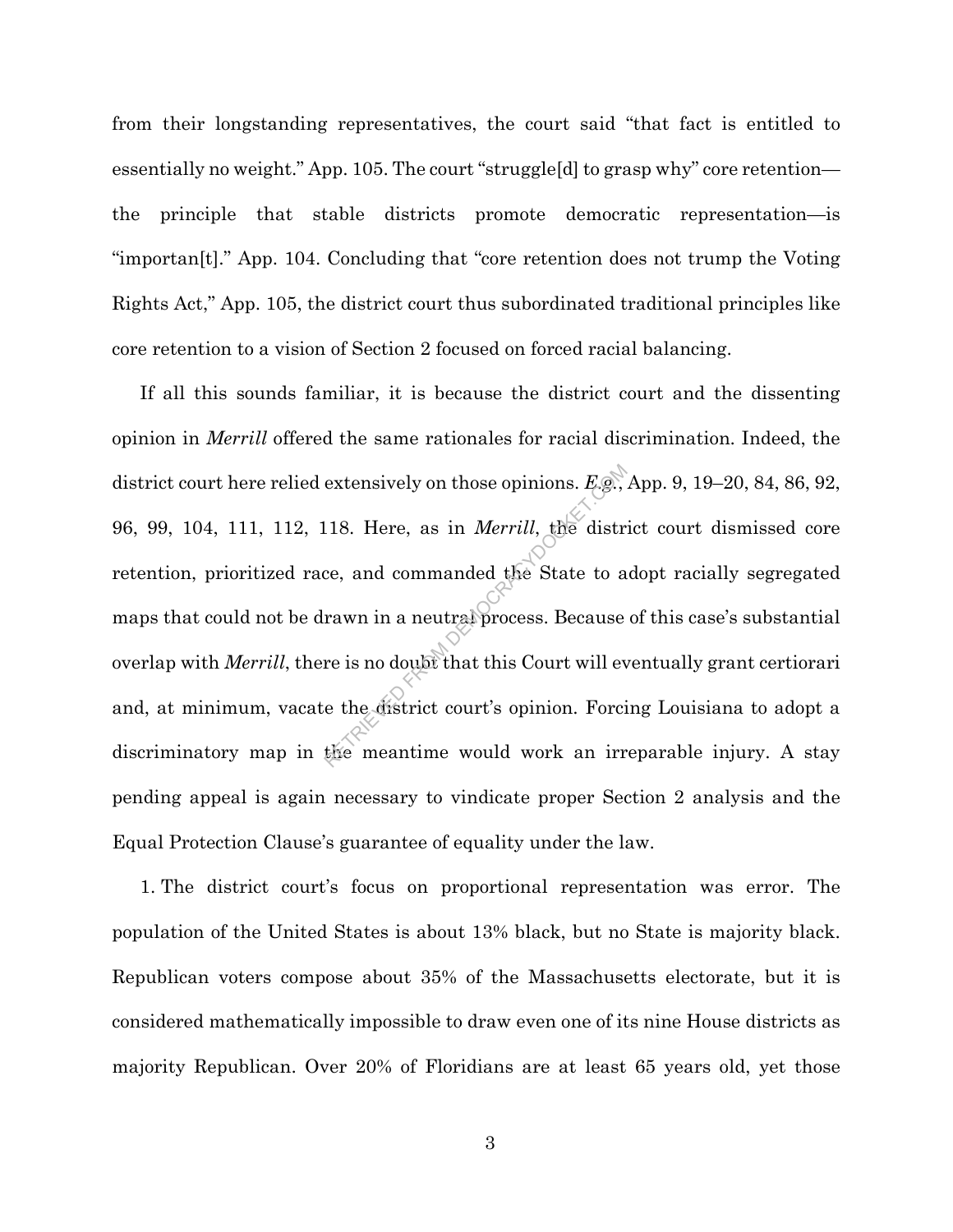citizens do not form a majority in any of the State's 27 House districts. And none of these examples is surprising, because "[t]here is no caste here." *Plessy* v. *Ferguson*, 163 U.S. 537, 559 (1896) (Harlan, J., dissenting). Americans of all backgrounds live among other Americans. This geographic dispersion means that proportionality between population and district dominance is not the norm in the districting process. To achieve unnatural proportionality, the process cannot be neutral. Something else must be given priority.

In the district court's view, Louisiana's process required a new overlay: racial segregation. The State's process had, for years, produced one majority-minority district. Party and independent experts ran millions of neutral map simulations, not one of which led to two majority-minority districts. 99.9997% led to *zero* such districts. But the district court fixated on the fact that "Black Louisianans make up" "31.25% of the voting age population" yet "comprise a majority in only 17% of Louisiana's congressional districts." App. 140. The plaintiffs' experts therefore used race "at the beginning" (App. 117) to determine whether the traditional, neutral factors could be manipulated to "divvy[] [the people of Louisiana] up by race." *LULAC* v. *Perry*, 548 U.S. 399, 511 (2006) (Roberts, C.J., concurring in part, concurring in judgment in part, and dissenting in part). reduced and the spectrum of the spectrum of the advertised agency of the spectrum and a spectrum of the fact that "Black Louisiantion" yet "comprise a majority in App. 140. The plaintiffs' experts the determine whether the

2. To accept this racial manipulation, the district court had to disregard neutral districting criteria, particularly core retention. Louisiana follows the traditional principle that the core of legislative districts should be retained. Core retention promotes democratic representation by ensuring that constituents can develop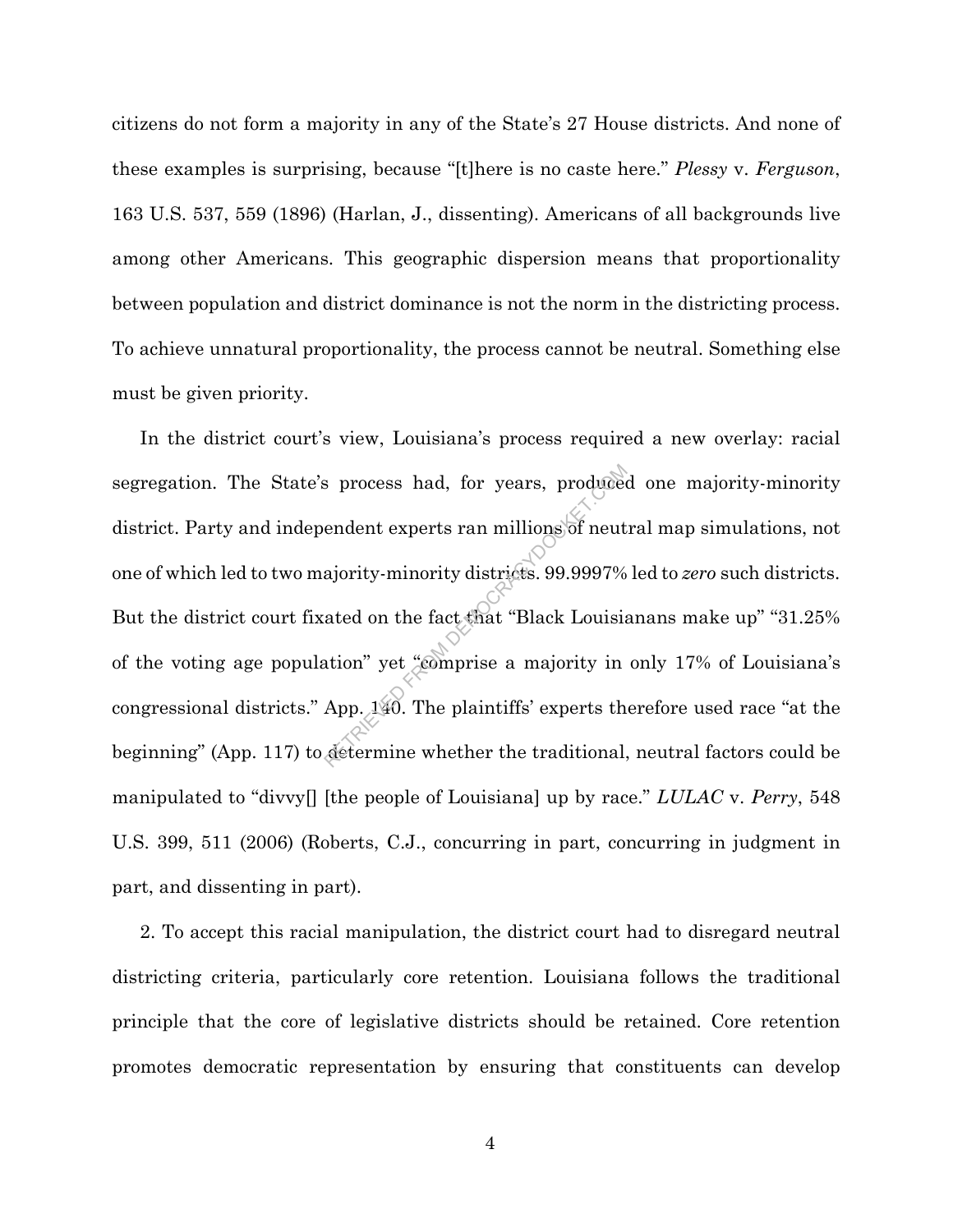meaningful relationships with those who speak for them. These lasting relationships foster government by the consent of the people. Core retention leads to representatives who are better equipped to understand, promote, and respond to the unique needs, cultures, and histories of their districts.

Because of their racial prioritization, the plaintiffs' proposed maps dramatically deviated from the enacted map in terms of core retention. The district court dismissed that "obvious" deviation as "irrelevant" and "entitled to essentially no weight" because "Plaintiffs' illustrative maps were intended to demonstrate that it is possible to draw . . . two majority-minority districts." App. 104. "Naturally, their maps are less similar to the benchmark," the district court said, but "core retention is not a consideration that trumps compliance with the Voting Rights Act." App. 105. That misunderstands the VRA as mandating racial discrimination. Core retention is an important, traditional districting principle that States properly prioritize. States' reliance on such neutral principles—rather than racial segregation—means they have *not* violated the equal treatment guarantees of the VRA and the Constitution. minority districts." App. 104. "Naturals"<br>
urk," the district court said, but<br>
ps compliance with the Voting Rig<br>
A as mandating racial discriminati<br>
istricting principle that States pre<br>
ul principles—rather than racial s

3. The district court's subordination of neutral principles to race defies the Voting Rights Act, this Court's precedents, and the Fourteenth Amendment. Section 2 does not "create a right to proportional representation." *Thornburg* v. *Gingles*, 478 U.S. 30, 84 (1986) (O'Connor, J., concurring in judgment). It protects equal access to "the political process" and expressly *not* "a right to have members of a protected class elected in numbers equal to their proportion in the population." 52 U.S.C. § 10301(b). Section 2 should not be read to require States to adopt "proportional" maps that would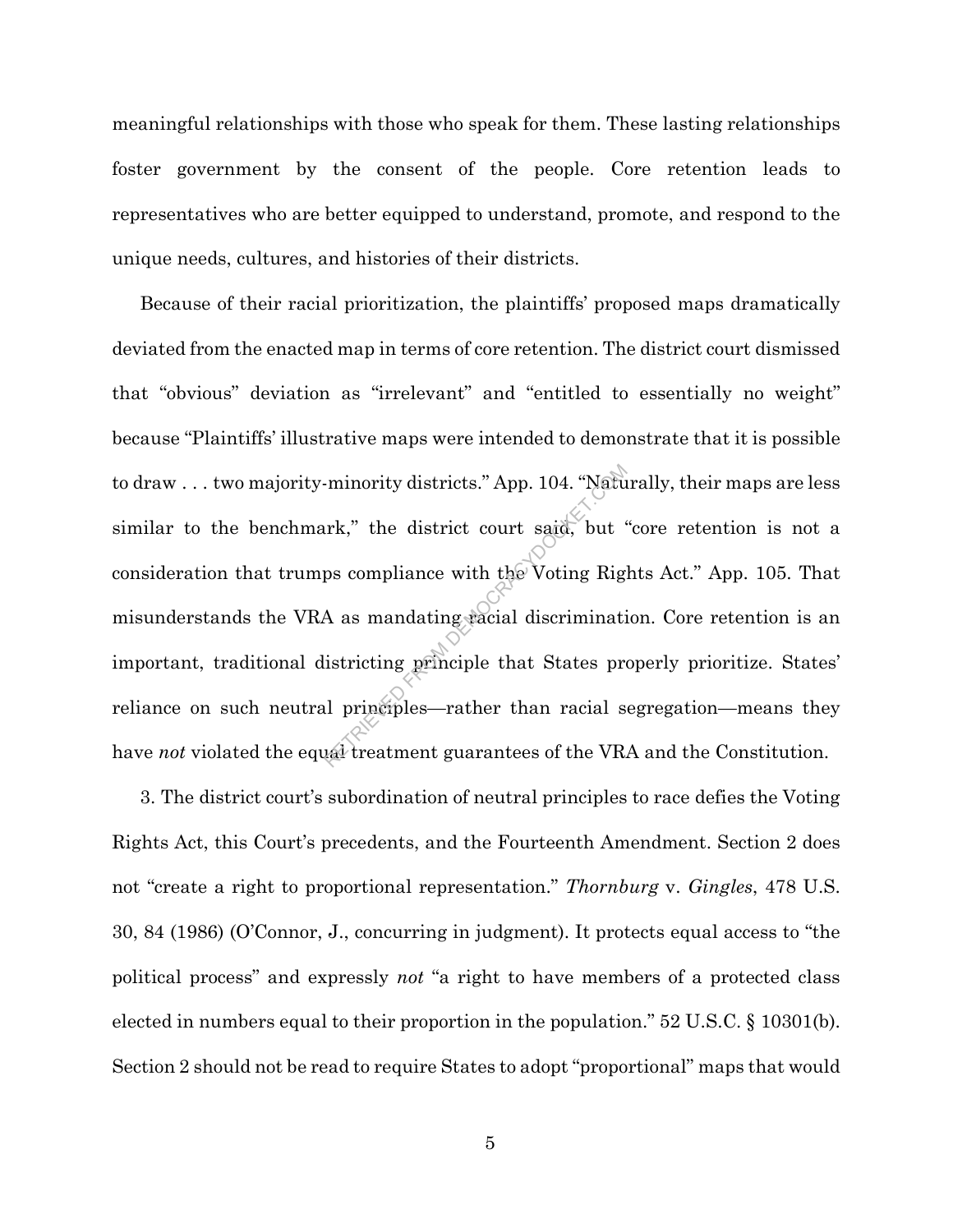never exist under neutral criteria, for such maps would themselves violate the statute and the Constitution. This Court has repeatedly upheld maps that did *not* provide proportional representation—and struck down racially driven maps drawn under the guise of proportionality. Ordering a State "to engage in race-based redistricting and create a minimum number of districts in which minorities constitute a voting majority" "tend[s] to entrench the very practices and stereotypes the Equal Protection Clause is set against." *Johnson* v. *De Grandy*, 512 U.S. 997, 1029 (1994) (Kennedy, J., concurring in part and in judgment). The application should be granted.

#### **ARGUMENT**

#### **I.** Because proportional representation is atypical in single-member **districts, the district court prioritized race.**

The district court's analysis assumes that because 33% of Louisiana's population is black, two of its six congressional districts should be majority black. App. 20, 140. The court thus adopted the views of the plaintiffs' experts, who worked backwards from that assumption and made that racial division "the purpose of the illustrative maps [they] drew." App. 25. This assumption of proportional representation turns out to be far less defensible than it appears. That is because "the representational baseline for single-member districts is strongly dictated by the specific political geography of each time and place." M. Duchin et al., Locating the Representational Baseline: Republicans in Massachusetts, 18 Election L.J. 388, 392 (2019). ARGUMENT<br>
trional representation is atypit<br>
trict court prioritized race.<br>
alysis assumes that because 33% of<br>
ngressional districts should be major<br>
the views of the plaintiffs' experts,<br>
ad made that racial division "th

As noted, many examples prove the point. In Massachusetts, Republican voters are 35% of the population but, because of their uniform distribution throughout the state, "1/3 of the vote prov[es] insufficient to secure any representation." *Id.* at 389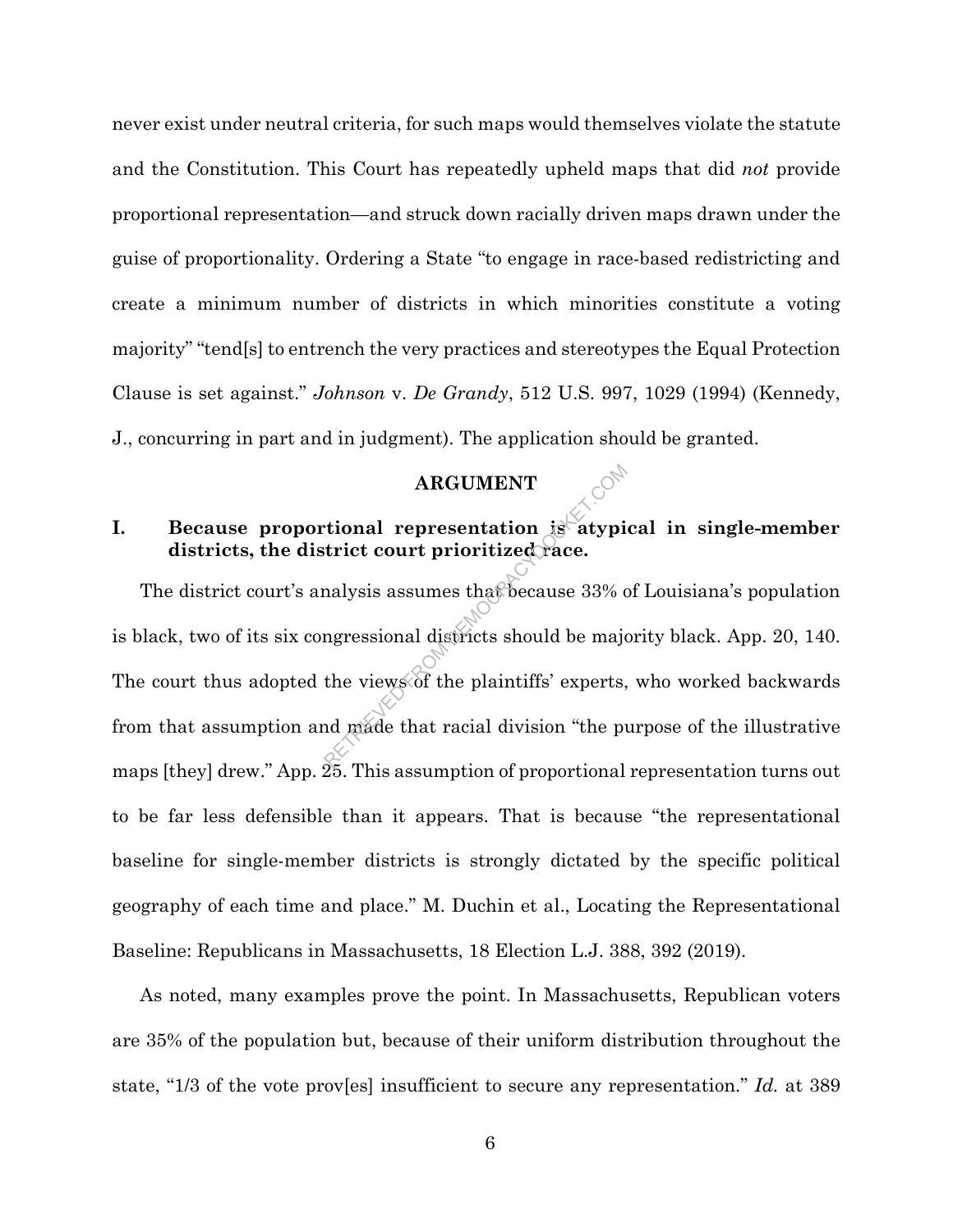(emphasis omitted). Likewise, 21% of Floridians are at least 65 years old, but they do not have a majority in any of the State's 27 U.S. House districts—even in District 11, the U.S. congressional district with the highest percentage of citizens 65 and older.1 Political geography matters.

What is true nationally is true in Louisiana. Fifty-three of Louisiana's 64 parishes are majority white; Louisiana's "Black populations" are "very dispersed" "in virtually every parish in the state." App. 264. Black Louisianians live in majority-white places like Lisbon (Claiborne Parish, 43.6% black) and Vidalia (Concordia Parish, 41.3% black), exemplifying the fact that "the entire state has noteworthy local areas of statistically significant clusters," "and the Black voting age population clusters are often not close together." D. Ct. Dkt. 169-12, at 5, 25 (*Robinson* v. *Ardoin*, MD La. No. 22-00211).2 As a matter of political geography, Louisiana's longstanding single majority-minority district comes as no surprise: "demographic distribution is simply too diffuse to generate a majority voting age population in any district outside of the Orleans Parish region." *Hays* v. *Louisiana*, 862 F. Supp. 119, 124 n.4 (WD La. 1994) (*Hays II*). This is a consequence not of nefarious motives, but of intermingling of residents regardless of race. Fact that "the entire state has the<br>clusters," "and the Black young age<br>D. Ct. Dkt. 169-12, at  $\overline{5}$ , 25 (*Robins*<br>er of political geography, Louisian<br>et comes as no surprise: "demograph<br>majority voting age population

<sup>1</sup> See Quick Facts: Florida, U.S. Census Bureau, https://www.census.gov/quickfacts/FL (last visited June 19, 2022) (providing data for Floridian population); Florida 11th Congressional District Demographics*,* BiggestUSCities.com (Mar. 1, 2022), https://www.biggestuscities.com/demographics/fl/ 11th-congressional-district (providing data for Eleventh District); G. Giroux, Rich, Poor, Young, Old: Congressional Districts at a Glance, Bloomberg Government (Sep. 15, 2017, 4:37 PM), https://about.bgov.com/news/rich-poor-young-old-congressional-districts-glance/ (same).

<sup>2</sup> See Louisiana: 2020 Census, U.S. Census Bureau, https://www.census.gov/library/stories/state-bystate/louisiana-population-change-between-census-decade.html (Aug. 25, 2021).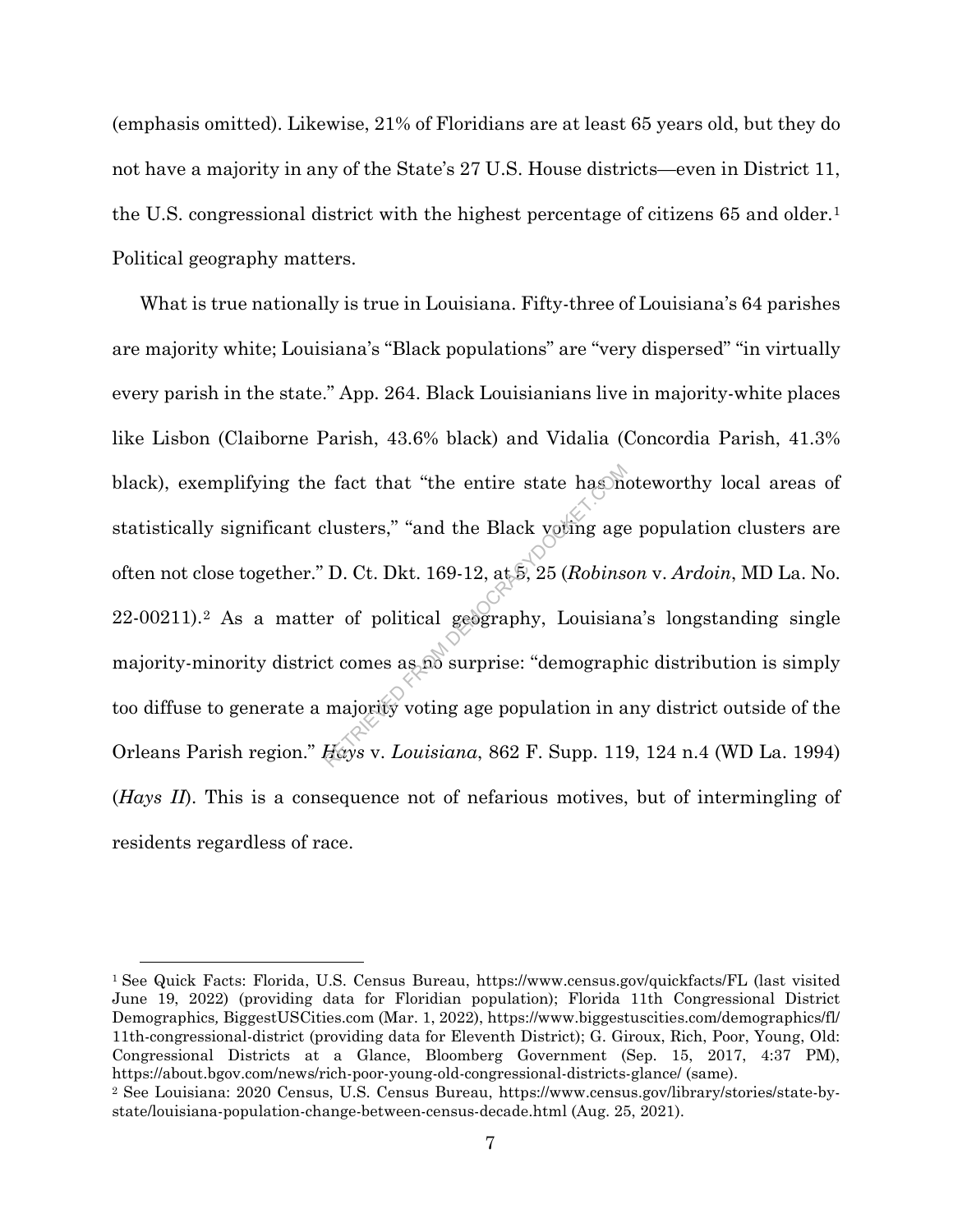Overcoming fundamental facts about Louisiana's political geography required the plaintiffs to do just what the law forbids: draw maps based on race. One expert below simulated drawing 10,000 race-neutral maps, and "[n]one of the simulated plans produces even one majority-minority congressional district." App. 45. Likewise, independent experts have drawn "two million maps made for Louisiana's congressional delegation," and "just six districting plans included [*one*] majority-Black district." M. Duchin & D. Spencer, Models, Race, and the Law, 130 Yale L.J.F. 744, 796 n.75 (2021) (emphases altered). "The remaining 1,999,994 plans had *zero* majority-minority districts." *Ibid.* (emphasis added). Given this evidence, the Fifth Circuit's assertion that "racial gerrymandering is far from inevitable" if the State is forced to draw *two* majority-minority districts (App. 184) beggars belief.

Indeed, the plaintiffs' experts had to segregate Louisiana on "purpose." App. 25. Only after they operationalized the new model—using race as a "threshold" "at the beginning of [the] process"—could they produce maps with two majority-minority districts. D. Ct. Dkt. 160-1, at 208:2–4; App. 36, 116. Quoting the dissent in *Merrill*, the district court excused the plaintiffs' "racially *conscious* map drawing" because their experts used "race data" merely "to check [their] work." App. 118. In other words, except for being segregated by race, citizens were treated equally. Cf. *Plessy*, 163 U.S. at 552 (Harlan, J., dissenting) ("separate but equal"). As discussed in Part III below, such discrimination based on race to achieve an unnatural proportional representation contradicts both the Constitution and the VRA. racial gerrymandering is far from i<br>
racial gerrymandering is far from i<br>
rity-minority districts (App. 184) be,<br>
respects had to segregate Louisian<br>
nalized the new model—using race<br>
ss"—could they produce maps wit<br>
sk, a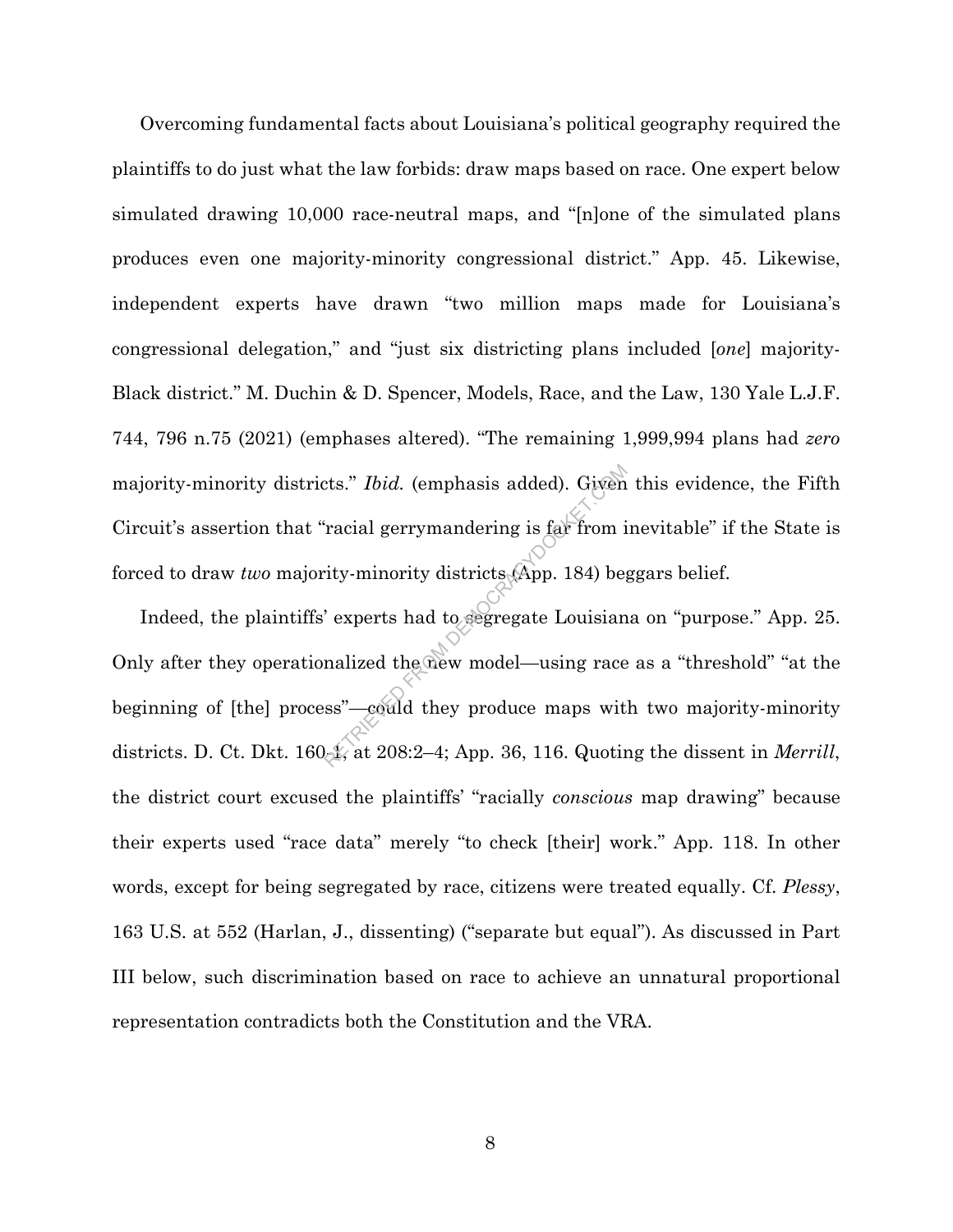#### **II. The district court's dismissal of core retention was error.**

As it elevated race and unnatural proportional representation, the district court devalued neutral, traditional districting principles. And it especially and expressly devalued one: core retention. Core retention means that maps are drawn so that, in the main, districts do not change from election to election. Most citizens, living in the district "cores," stay in the same district. This principle is important to democratic representation, for it more closely connects citizens with their representatives. Yet the district court tossed it aside, "struggl[ing] to grasp why Defendants elevate [its] importance." App. 104. According to the district court, that "Plaintiffs' illustrative maps have lower core retention than the enacted plan" "is entitled to essentially no weight" and "is irrelevant." App. 105. "[A] desire to maximize core retention," said the court, "is not a consideration that trumps compliance with the Voting Rights Act." *Ibid.* According to the district court, that<br>tention than the enacted plan" "is to<br>t." App. 105. "[A] desire to maximize<br>ation that trumps compliance with<br>erstands the law and the importance<br>exetention "trumps" statutory compleme

This analysis misunderstands the law and the importance of core retention. First, the point is not that core retention "trumps" statutory compliance. Instead, neutral districting principles like core retention must be considered *before* finding a VRA violation. There is no warrant to find a VRA violation (or draw a remedial map) if the State's existing map complies with neutral districting principles. Section 2 "does not deprive the States of their authority to" rely on traditional, "non-discriminatory" districting principles like core retention. *Brnovich* v. *Democratic National Committee*, 141 S. Ct. 2321, 2343 (2021). "[S]trong state interests" like core retention can "save" even an "otherwise discriminatory" map. *Id.* at 2360 (Kagan, J., dissenting). And in all events, a remedial map cannot "subordinate[] traditional districting principles to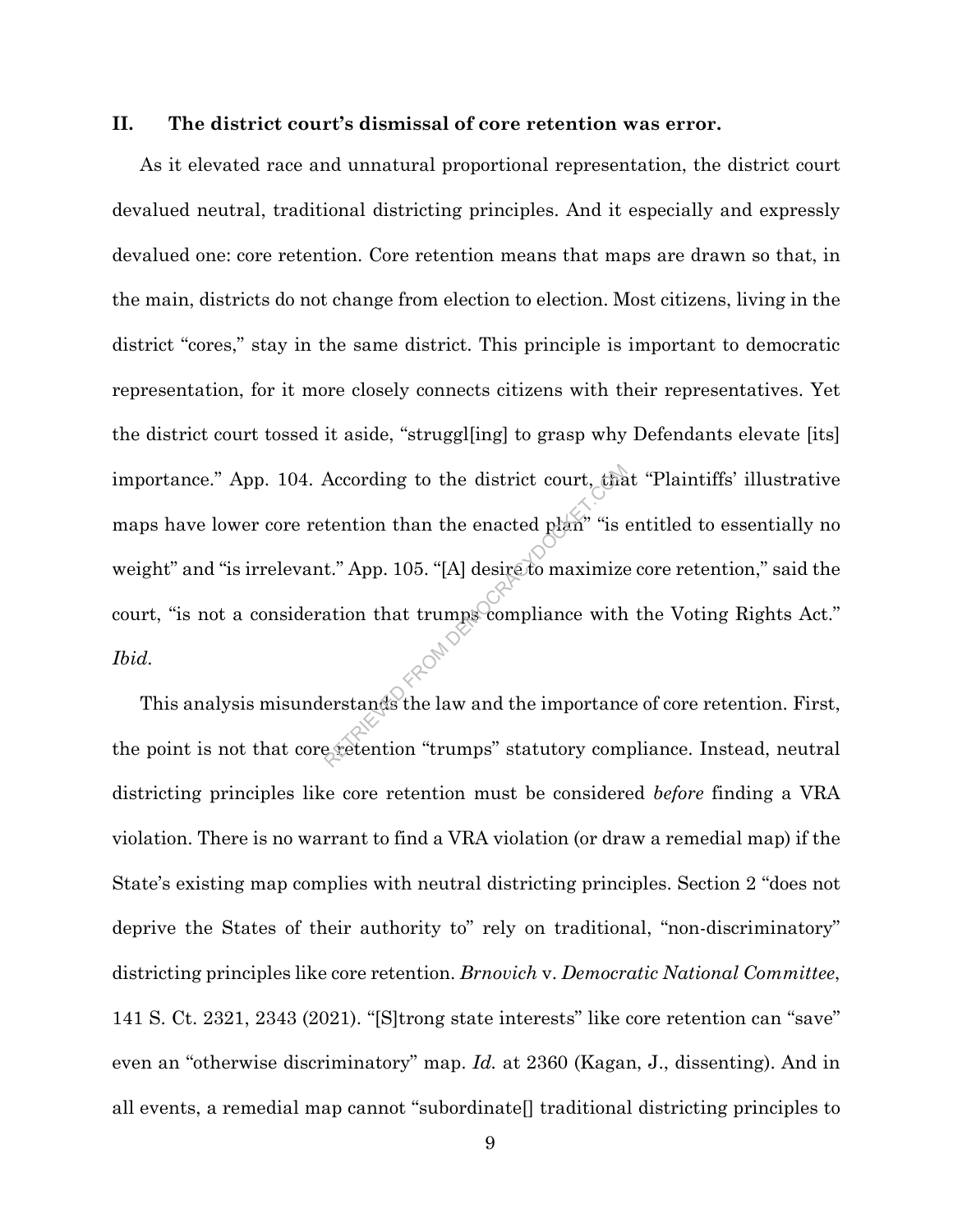race." *Miller* v. *Johnson*, 515 U.S. 900, 919 (1995). Under any plausible reading of the VRA, a legislature's choice to focus on neutral districting principles instead of segregation cannot point to a *violation* of the VRA.

Louisiana has followed the essential districting principle of core retention for decades. Its enacted map maintains more than 96% of constituents in their existing districts, preserving "the traditional boundaries as best as possible" to "keep the status quo." App. 226 ¶ 10. This map closely mirrors the last three congressional maps, from 1996, 2002, and 2012. As part of redistricting litigation in the 1990s, a three-judge court ordered a congressional plan containing a single majority-black District 2, striking down multiple plans with a second majority-black District 4 as violating equal protection. See *Hays* v. *Louisiana*, 839 F. Supp. 1188, 1191 (WD La. 1993) (*Hays I*); *Hays* v. *Louisiana*, 936 F. Supp. 360, 368 (WD La. 1996) (*Hays IV*). The court picked what became the 1996 plan to "follow[] traditional lines." *Hays II*, 862 F. Supp. at 125. ed a congressional plan containing<br>
n multiple plans with a second maj<br>
n. See Hays v. Louisiana, 839 F. Su<br>
Louisiana, 936 F. Supp. 360, 368 (<br>
ecame the 1996 plan to "follow[] tr<br>
al map—enacted by a majority-De

The 2002 congressional map—enacted by a majority-Democratic legislature and precleared by the Department of Justice—retained the core of the 1996 plan with one majority Black district anchored in Orleans Parish and no others. Likewise, the 2012 congressional map—precleared by the Department of Justice under President Obama—maintained the cores of the prior maps despite losing a congressional seat in the 2010 census. And the enacted map continues adherence to the core retention principle.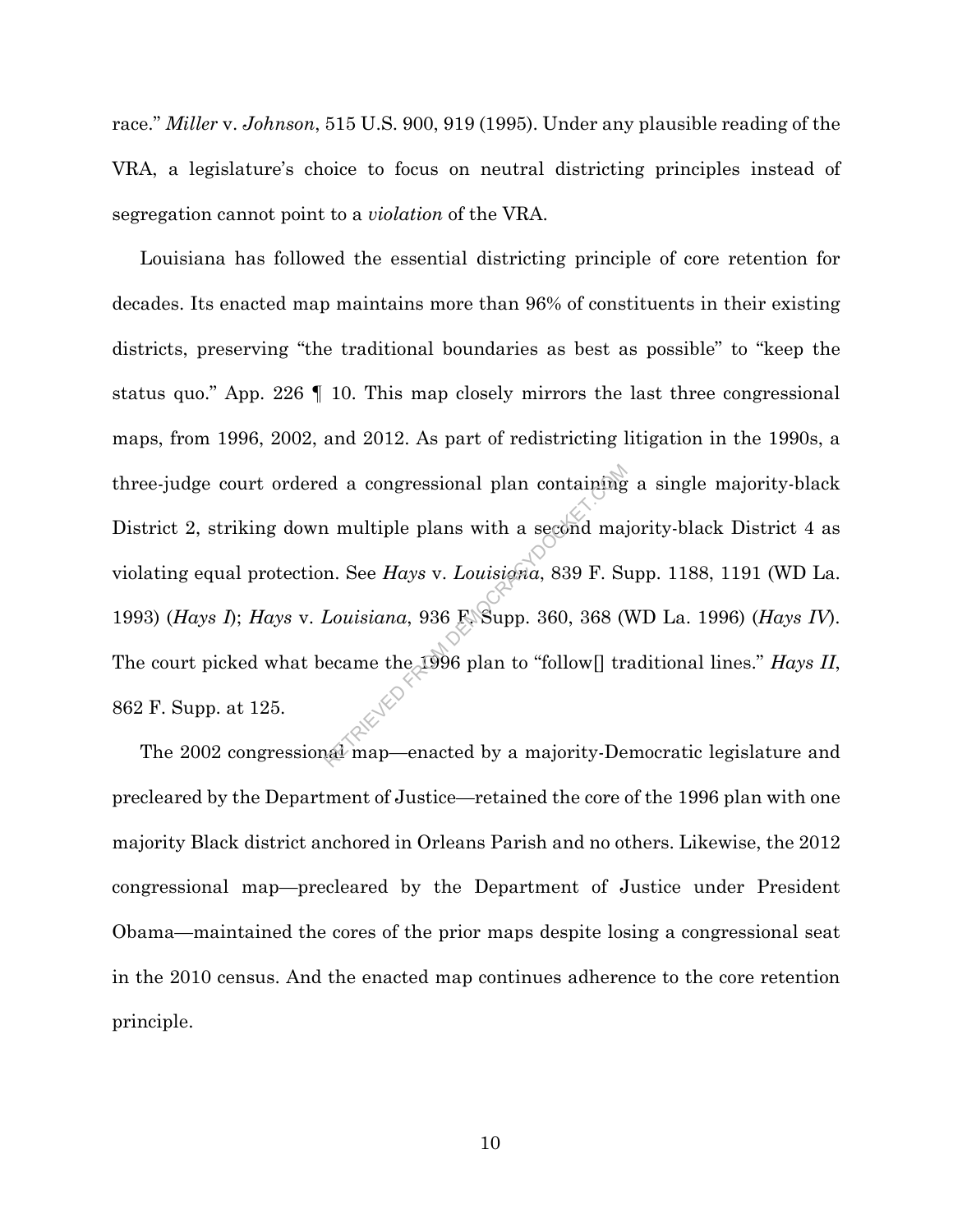There are good reasons for core retention. The foundation of our democratic republic is that representatives speak for the citizens they represent. In this way, we hear "the public voice pronounced by the representatives of the people." The Federalist No. 10 (Madison). So States have a legitimate interest in "promot[ing] 'constituency-representative relations'" by "maintaining existing relationships between incumbent congressmen and their constituents." *White* v. *Weiser*, 412 U.S. 783, 791–92 (1973). This "common practice" "honors settled expectations." *Cooper* v. *Harris*, 137 S. Ct. 1455, 1492 (2017) (Alito, J., concurring in judgment in part and the cores of prior districts" is a "legitimate objective[]").

dissenting in part); *accord Karcher* v. *Daggett*, 462 U.S. 725, 740 (1983) ("preserving<br>the cores of prior districts" is a "legitimate objective[from All and the stronger<br>Maintaining the core of each district permots rep Maintaining the core of each district permits representatives to build stronger relationships with their constituents. The "location and shape of districts" dictate "the political complexion of the area." *Gaffney* v. *Cummings*, 412 U.S. 735, 753 (1973). Representatives "have the responsibility to learn the needs of their constituents and represent their constituents." J. Fromer, An Exercise in Line-Drawing: Deriving and Measuring Fairness in Redistricting, 93 Geo. L.J. 1547, 1581 (2005). "Long-term representatives have a chance to learn about and understand the unique problems of their districts and to pursue legislation that remedies those problems." N. Persily, In Defense of Foxes Guarding Henhouses: The Case for Judicial Acquiescence to Incumbent-Protecting Gerrymanders, 116 Harv. L. Rev. 649, 671 (2002). Citizens come to trust their representatives, who help them navigate government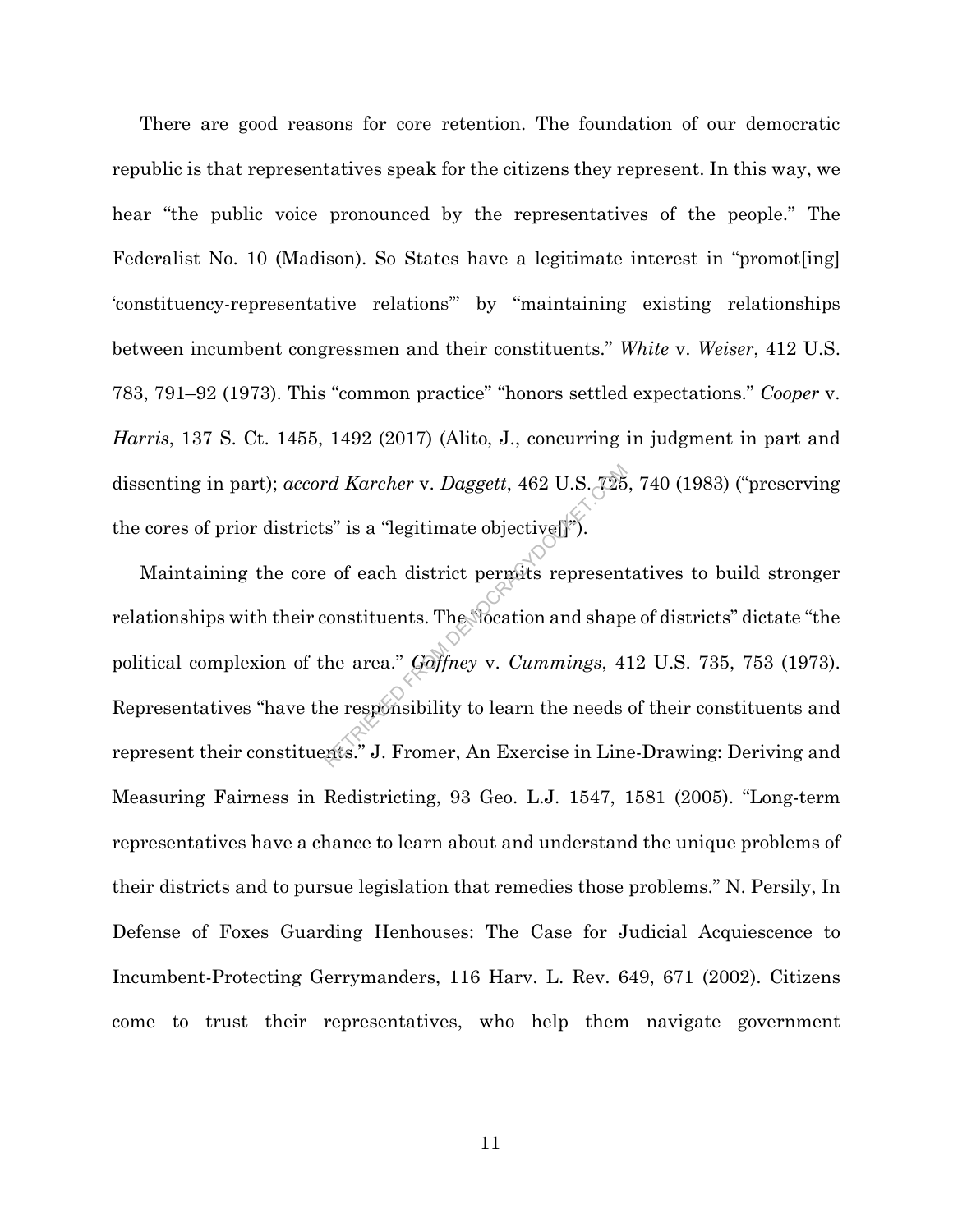bureaucracies and deal with local issues. See generally B. Cain, J. Ferejohn & M. Fiorina, The Personal Vote: Constituency Service and Electoral Independence (1987).

Moreover, "the cores in existing districts are the clearest expression of the legislature's intent to group persons on a 'community of interest' basis." *Colleton Cnty. Council* v. *McConnell*, 201 F. Supp. 2d 618, 649 (D.S.C. 2002). And "because the cores are drawn with other traditional districting principles in mind, they will necessarily incorporate the state's other recognized interests in maintaining political boundaries, such as county and municipal lines." *Ibid.*

Disregarding core retention can lower public familiarity with candidates and representatives, leading to abstention and voter disengagement. See generally D. Hayes & S. McKee, The Participatory Effects of Redistricting, 53 Am. J. Pol. Sci. 1006 (2009); J. Winburn & M. Wagner, Carving Voters Out: Redistricting's Influence on Political Information, Turnout, and Voting Behavior, 63 Pol. Rsch. Q. 373 (2010). These voter depression "effects are strongest among African Americans," who suffer a significant drop off in voter participation when drawn into a new district. D. Hayes & S. McKee, The Intersection of Redistricting, Race, and Participation, 56 Am. J. Pol. Sci. 115, 115 (2012). tention can lower public familiari<br>to abstention and voter disengage<br>Participatory Effects of Redistricting<br>Wagner, Carving Voters Out: Red<br>urnout, and Voting Behavior, 63 F<br>effects are strongest among African<br>veter partic

In sum, representatives can be expected to better represent their constituents' views when they are equipped to understand their communities, and not left to worry about their represented community changing with each new electoral cycle. And with stronger relationships, they can provide better service to constituents. State legislatures best understand the importance of these relationships, and efforts to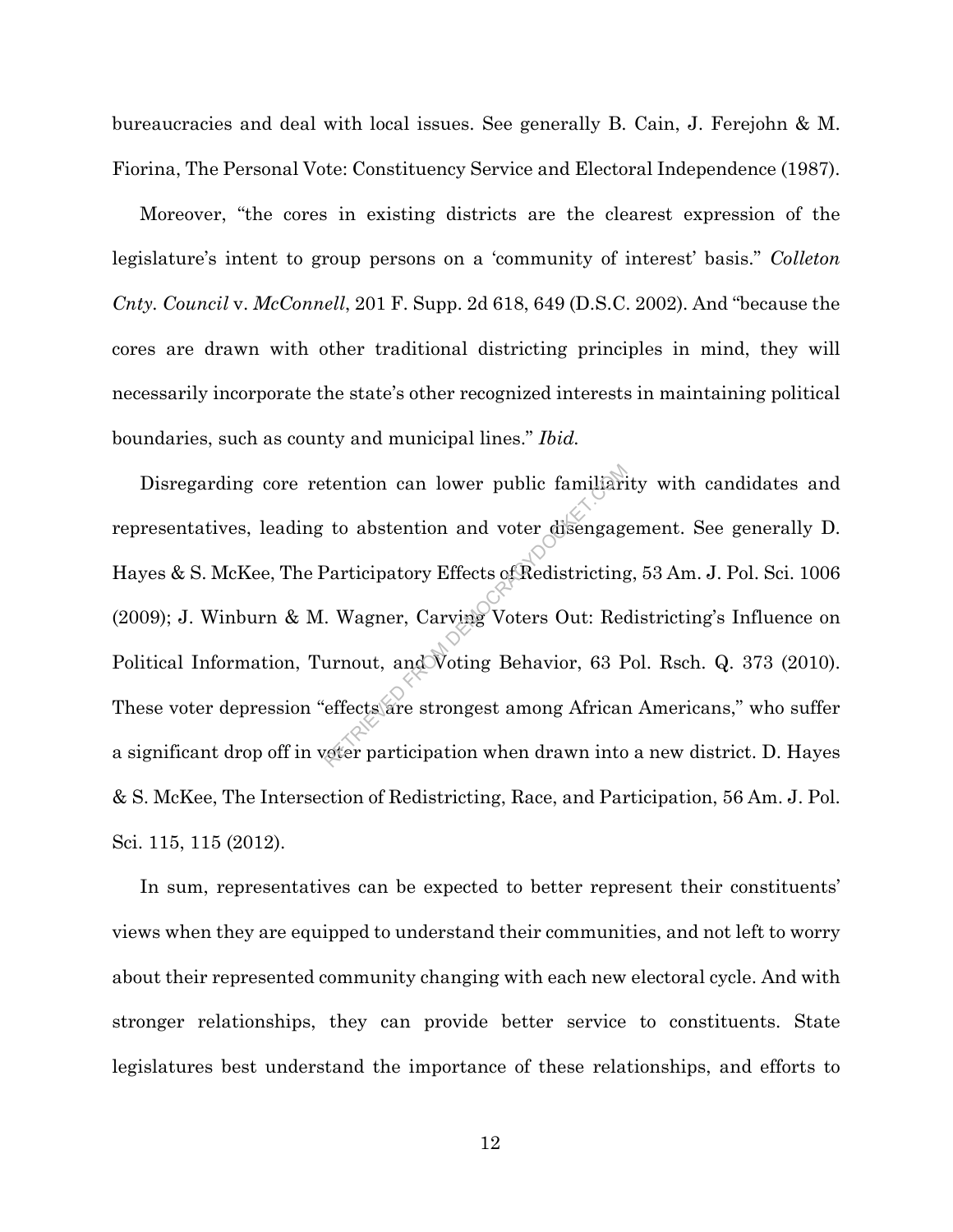create and sustain these relationships through redistricting fosters democratic accountability and service.

Despite the importance of this longstanding districting principle of core retention, the plaintiffs disregarded it. Their maps were less than half as similar to the existing maps as the enacted map. App. 48–49. The most their own proposed findings of fact could say is that *some* of their proposed districts "maintain at least *50%* of the" population. D. Ct. Dkt. 164, at 37 (emphasis added). The State's map retained 96% statewide. D. Ct. Dkt. 162-4, at 212:24–213:6.

The district court acknowledged that the plaintiffs' maps were far inferior to the State's in terms of core retention. App. 104. But the district court believed that core retention should always be assigned "essentially no weight" because it "would upend the entire intent of Section 2, allowing States to forever enshrine the status quo regardless of shifting demographics." App. 105. To begin, this belief is divorced from reality. No significant demographic shift has occurred in Louisiana: the share of the State's voting population that is black was "approximately 30%" in 1994, 30.5% in 2010, and 31.25% in 2020. *Hays II*, 862 F. Supp. at 124 n.4; see App. 22. retention. App. 104. But the district<br>vetention. App. 104. But the district<br>be assigned "essentially no weight"<br>tion 2, allowing States to forever<br>mographics. App. 105. To begin, the<br>mographic shift has occurred in Lo<br>at t

Two more problems exist with the district court's reasoning. First, prioritizing traditional principles over racial segregation keeps the law right-side up. Section 2 is premised on Congress's authority under the Fourteenth and Fifteenth Amendments, which operate only against *intentional* discrimination. See *Washington* v. *Davis*, 426 U.S. 229, 242 (1976); *City of Mobile* v. *Bolden*, 446 U.S. 55, 60–62 (1980) (plurality opinion). Holding unlawful a duly enacted map that adheres to neutral principles like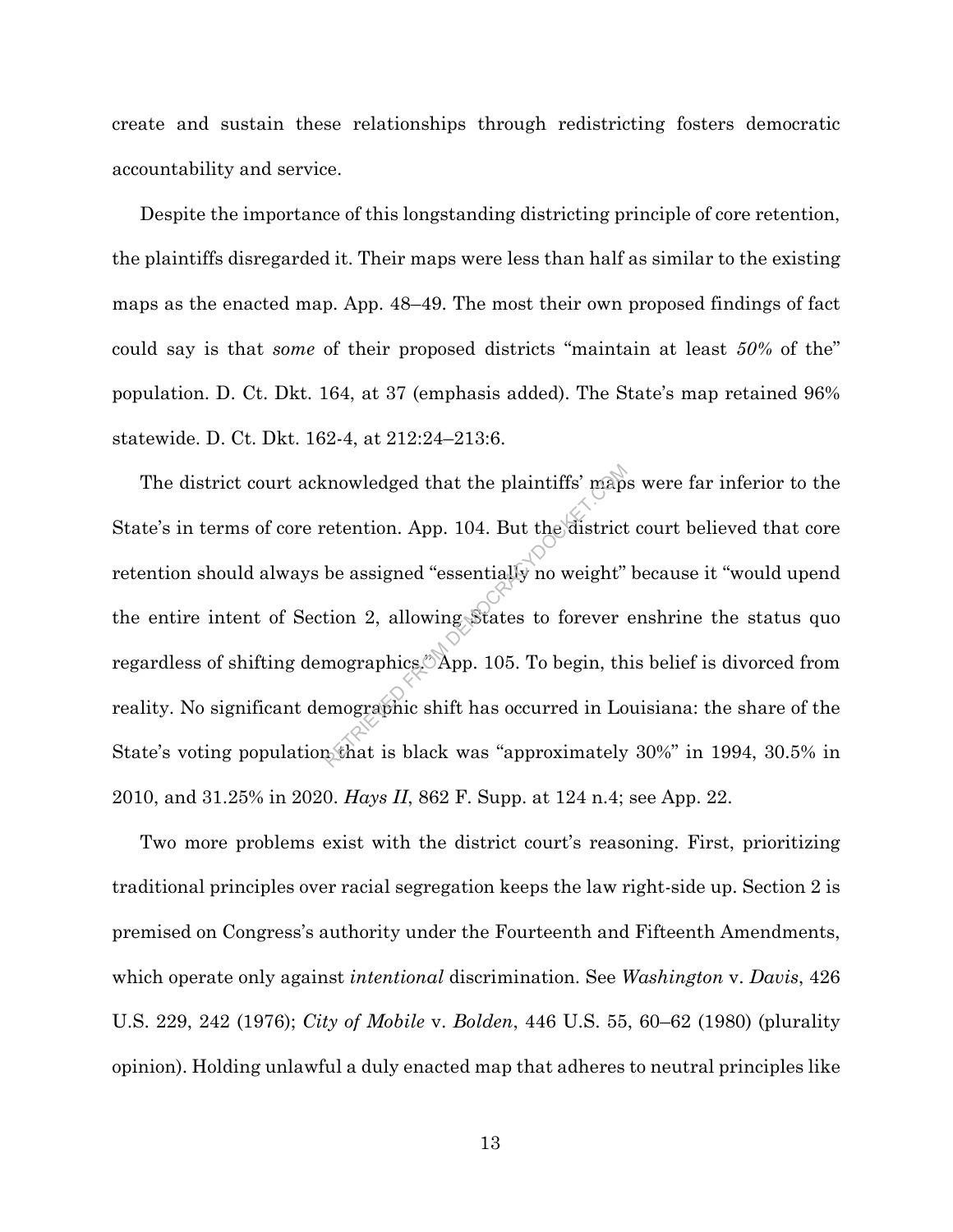core retention based on the unsupported premise of proportional representation is a dubious extension of Section 2 beyond its constitutional moorings. And as discussed more below, the district court's "*command* that [Louisiana] engage in presumptively unconstitutional race-based districting brings" Section 2 into extreme "tension with the Fourteenth Amendment." *Miller*, 515 U.S. at 927 (emphasis added). "Congress' exercise of its Fifteenth Amendment authority even when otherwise proper still must 'consist with the letter and spirit of the constitution.'" *Id.* at 926–27 (quoting *South Carolina* v. *Katzenbach*, 383 U.S. 301, 326 (1966)); cf. *City of Boerne* v. *Flores*, 521 U.S. 507, 532–33 (1997) (observing that the VRA's Section 5 restrictions were "placed only on jurisdictions with a history of intentional racial discrimination in voting" to prevent "the mischief and wrong which the Fourteenth Amendment was designed to protect against" (cleaned up)). (observing that the VRA's Section b<br>
h a history of intentional racial dis<br>
d wrong which the Fourteenth Ame<br>  $\begin{pmatrix} 1 & 0 \\ 0 & 1 \end{pmatrix}$ <br>
tatement that "core retention . . . is<br>
" (App 70–71) underscores the course

The district court's statement that "core retention . . . is not a legal requirement like one person, one vote" (App. 70–71) underscores the court's error. Core retention is not required to be the sole focus of redistricting but *is* a valid, traditional, and raceneutral principle. Racial discrimination is also "not a legal requirement." Quite the opposite: "discrimination on the basis of race is illegal, immoral, unconstitutional, inherently wrong, and destructive of democratic society." *Fullilove* v. *Klutznick*, 448 U.S. 448, 548 n.21 (1980) (Stevens, J., dissenting) (cleaned up).

More, the district court's hypothesized example of States "replicat[ing] the same maps" (App. 71) is distinct from cases in which this Court "has found a problem under § 2," all of which "involve transparent gerrymandering that boosts one group's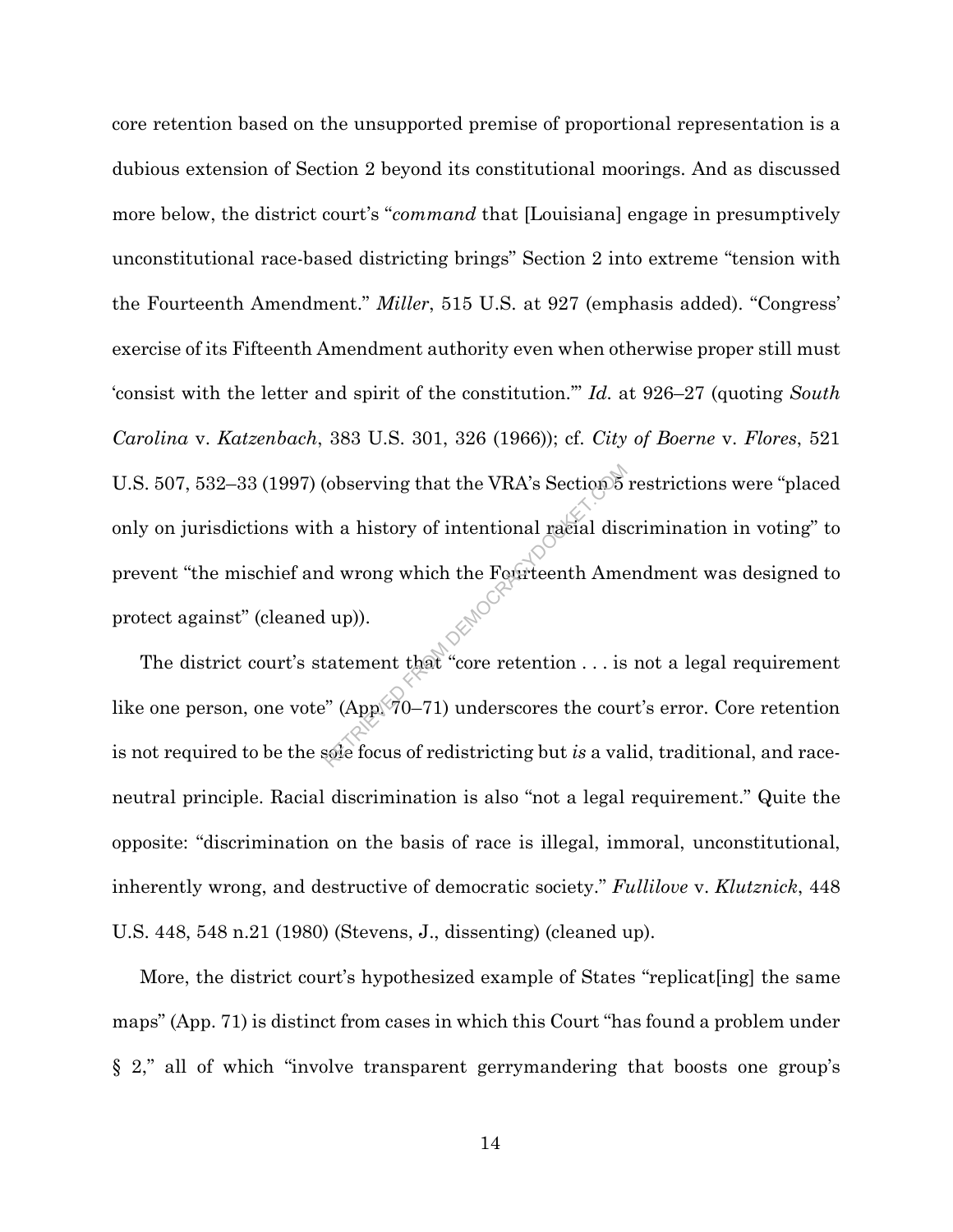chances at the expense of another's." *Gonzalez* v. *City of Aurora*, 535 F.3d 594, 598 (CA7 2008) (Easterbrook, J.) (citing *Shaw* v. *Reno*, 509 U.S. 630 (1993); *Miller*, 515 U.S. 900; *LULAC*, 548 U.S. 399). Louisiana's adherence to longstanding, neutral districting principles is much different. Imposing liability for Louisiana's approach "would unnecessarily infuse race into virtually every redistricting, raising serious constitutional questions." *Bartlett* v. *Strickland*, 556 U.S. 1, 21 (2009) (plurality opinion).

For that reason, this Court has refused to find liability under Section 2 in similar cases. In *Abrams* v. *Johnson*, for example, the Court emphasized "Georgia's traditional redistricting principles" that included preserving "district cores, four traditional 'corner districts' in the corners of the State, [and] political subdivisions such as counties and cities." 521 U.S. 74, 84 (1997). The Court agreed with the district court's decision not to order the "creat[ion of] a second majority-black district" because "doing so would require it to 'subordinate Georgia's traditional districting policies and consider race predominately, to the exclusion of both constitutional norms and common sense.'" *Ibid.* (quoting *Johnson* v. *Miller*, 922 F. Supp. 1556, 1566 (SD Ga. 1995)). Volnson, for example, the Court<br>principles" that included preserv<br>cts' in the corners of the State, [ar<br>es." 521 U.S. 74, 84 (1997). The Cour<br>ler the "creat[ion of] a second majorit<br>to 'subordinate Georgia's traditions<br>ate

Second, recognizing the importance of core retention does not immunize maps. Sometimes, it could *help* Section 2 plaintiffs. In *LULAC*, for example, a system like Louisiana's of promoting core preservation would have favored the plaintiffs' preferred outcome. There, "Webb County, which [was] 94% Latino, had previously resided entirely within District 23; under the new plan, nearly 100,000 people were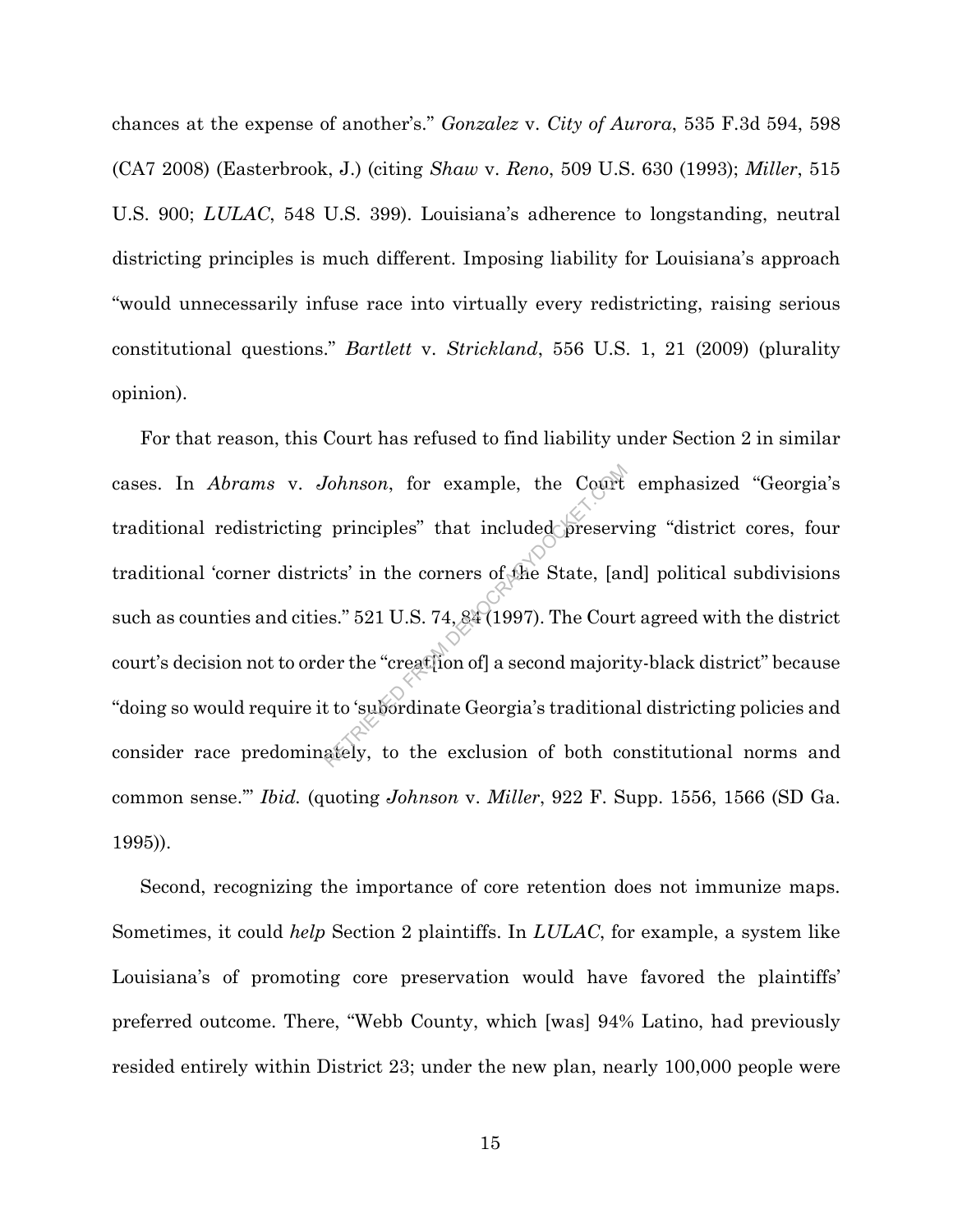shifted into neighboring District 28." 548 U.S. at 424. And District 23 saw its "Latino share of the citizen voting-age population" drop from 57% to 46%. *Ibid.* Disruption of the district core could provide evidence of an unlawful race-based gerrymander, for it shows that the legislature disregarded traditional districting principles. Here, by contrast, the *plaintiffs* proposed disrupting the district cores to discriminate based on race instead.

In sum, the district court's disregard of core retention disserves democratic accountability and threatens the constitutionality of Section 2 as applied here.

## **III. The district court's approach defies the statute, precedent, and the Constitution.**

# **A. Section 2 does not require proportional representation.**

"[T]he Voting Rights Act, as properly interpreted, should encourage the transition to a society where race no longer matters: a society where integration and colorblindness are not just qualities to be proud of, but are simple facts of life." *Gregory* v. *Ashcroft*, 539 U.S. 461, 490–91 (2003). The VRA seeks "a society that is no longer fixated on race." *Id.* at 490. But the district court's conclusion depends on a fixation with race. Not once in millions of map simulations did neutral mapmaking produce two majority-minority districts. Only when race became the starting assumption could such a map be made. Using those maps would violate Section 2, and the VRA should not be interpreted in such a self-defeating way. Int's approach defies the statute<br>s not require proportional repr<br>Act, as properly interpreted, should<br>no longer matters: a society where<br>alities to be proud of, but are simple<br>490–91 (2003). The VRA seeks "a

Section 2 does not guarantee equality through proportional representation. "[T]he ultimate right of § 2 is equality of opportunity." *De Grandy*, 512 U.S. at 1014 n.11. Section 2 is violated only if "the political processes leading to nomination or election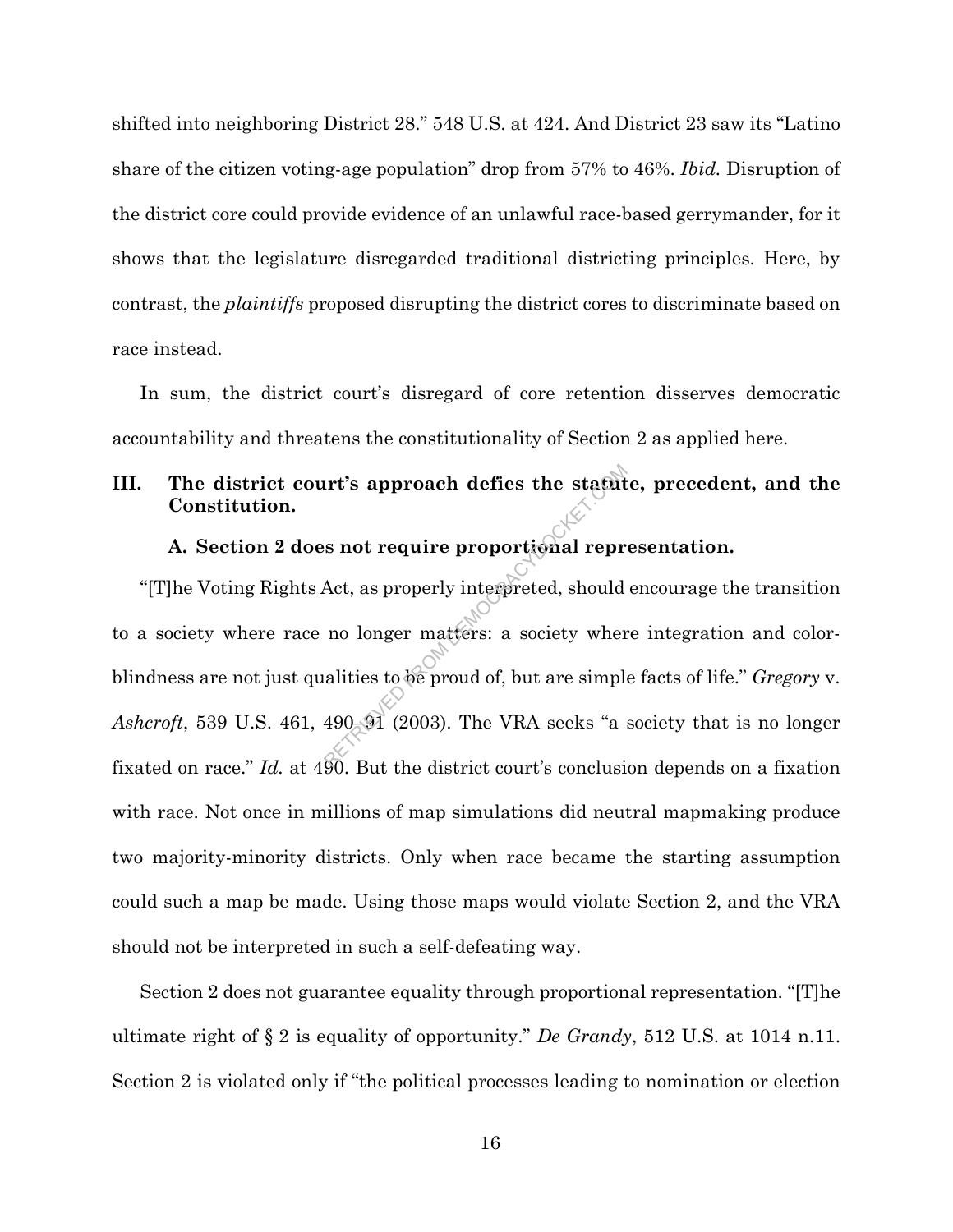. . . are not equally open to participation by members of a class of citizens." 52 U.S.C. § 10301(b). Section 2 is not violated when neutral traditional districting principles, like core retention, guide districting decisions.

Here, Louisiana's enacted map preserves core retention, follows other traditional districting criteria, and avoids racial discrimination. Millions of efforts at similarly neutral maps show that Louisiana elections are equally open based on neutral criteria. Thus, the plaintiffs can prevail on their Section 2 claim only if the statute guarantees proportional representation, rather than protection against state action that abridges the right to compete on an equal footing in the electoral process. But Section 2's text "makes clear" that it is "not a guarantee of electoral success for minority-preferred candidates of whatever race." *De Grandy*, 512 U.S. at 1014 n.11; see also *Brnovich*, 141 S. Ct. at 2342 n.14 (noting the statutory disclaimer as "a signal that § 2 imposes something other than a pure disparate-impact regime"). clear" that it is "not a guarantee<br>idates of whatever race." De Grand:<br>Ct. at 2342 n.14 (noting the statuto:<br>ing other than a pure disparate-imp<br>urt in De Grandy examined propo

To be sure, this Court in *De Grandy* examined proportionality as potentially relevant in the "totality of the circumstances" analysis after the three *Gingles* preconditions have been met. But the Court also cautioned that "the degree of probative value assigned to disproportionality, in a case where it is shown, will vary not only with the degree of disproportionality but with other factors as well." 512 U.S. at 1021 n.17. "[L]ocal conditions" matter. *Ibid.* (cleaned up). Here, application of neutral factors to Louisiana's political geography yielded, millions of times over, no more proportional representation. And the race-based maps proposed by the plaintiffs destroyed the district cores, undermining democratic representation. The district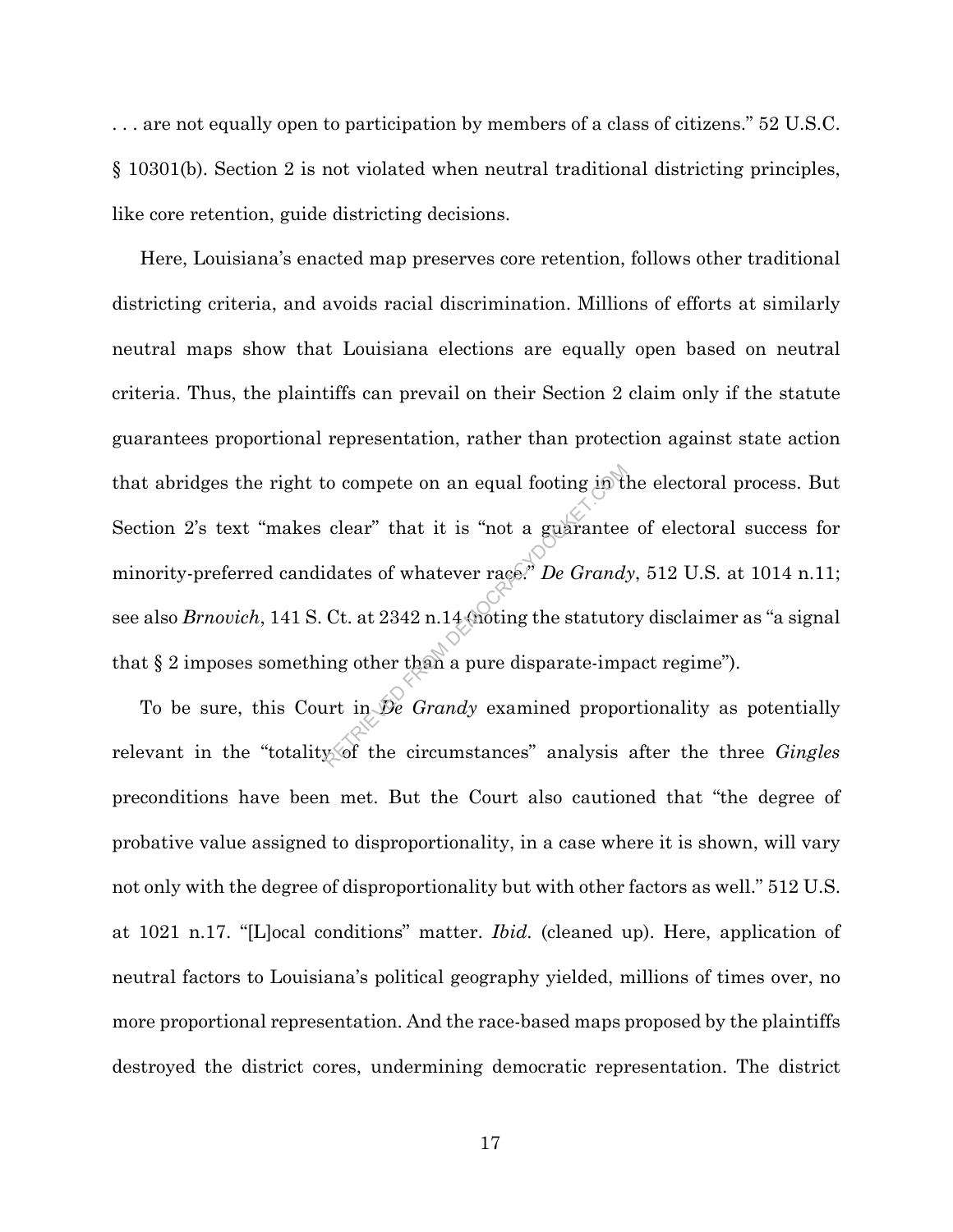court "improperly reduced *Gingles*' totality-of-circumstances analysis to a single factor": "proportionality." *Wisconsin Legislature* v. *Wisconsin Elections Comm'n*, 142 S. Ct. 1245, 1250 (2022).

Just as bad, the district court focused on race not only in the totality of the circumstances analysis but also before considering the *Gingles* threshold conditions. This use of race is particularly egregious because, in the district court's view, a plaintiff that "establish[es] the existence of the three *Gingles* factors" will almost by default have "establish[ed] a violation of § 2 under the totality of circumstances." App. 127. And starting with segregation distorts the *Gingles* analysis by favoring a race-based plan over either the existing plan or other neutral ones. Considering race before core retention and other traditional principles makes the "prohibited assumption" "from a group of voters' race that they think alike, share the same political interests, and will prefer the same candidates at the polls." *LULAC*, 548 U.S. at 433 (cleaned up); see App. 52 (focusing extensively on "the Black candidate of choice"). with segregation distorts the *Gingle*<br>ner the existing plan or other neutral<br>and other traditional principles<br>oup of voters' race that they thinl<br>ill prefer the same candidates at the<br>Apple 2 (focusing extensively on

If neutral maps cannot (or rarely) produce a sufficiently numerous, compact majority-minority district, the *Gingles* conditions cannot be satisfied. This proper approach to applying *Gingles*—which the district court rejected—is the only one consistent with both the text of Section 2 and this Court's precedents. As Judge Easterbrook has explained, "neither [Section] 2 nor *Gingles* nor any later decision of the Supreme Court speaks of *maximizing* the influence of any racial or ethnic group." *Gonzalez*, 535 F.3d at 598. "Section 2 requires an electoral process 'equally open' to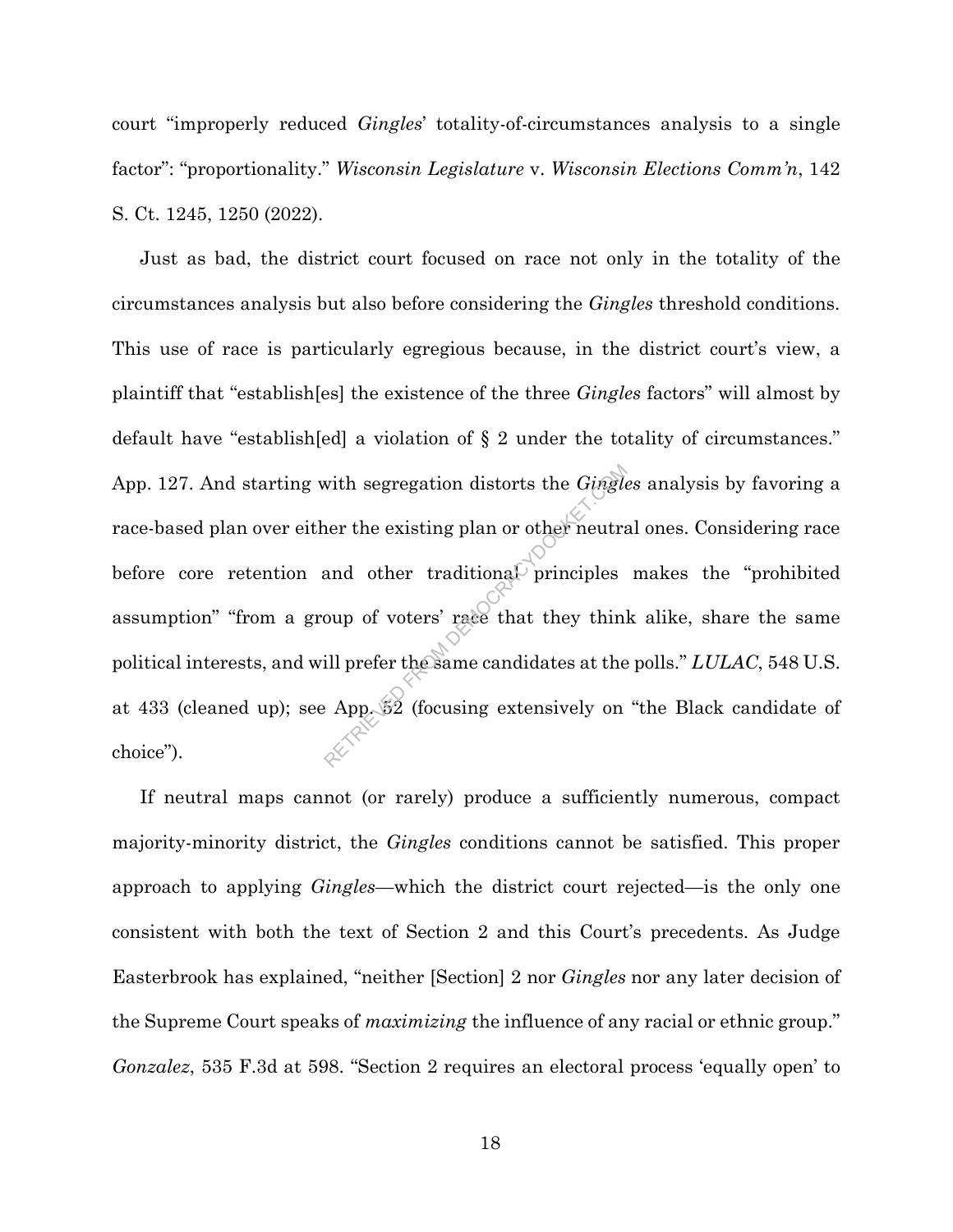all, not a process that favors one group over another." *Ibid.* This makes sense, because a court "cannot maximize [one group's] influence without minimizing some other group's influence. A map drawn to advantage [one racial group's] candidates at the expense of [another racial group's] candidates violates [Section] 2 as surely as a map drawn to maximize the influence of those groups at the expense of [the original ethnic group]." *Ibid.* The key, then, is to ask whether a racial group's population is "concentrated in a way that *neutrally drawn compact districts* would produce" more majority-minority districts. *Id.* at 600 (emphasis added). Here, the undisputed analysis showed that race-neutral maps do not produce more majority-minority districts.

For similar reasons, the district court's analysis would trap States in an endless cycle of Section 2 violations. Again, the central question under Section 2 is "whether members of a racial group have less opportunity than do other members of the electorate." *LULAC*, 548 U.S. at 425–26. If a map can exist only by racial discrimination, necessarily it discriminates against members of a group. The very relief given to one set of plaintiffs—racially based districts that would never exist under neutral principles—would itself create a new Section 2 violation as to another plaintiff class, whose voting strength would be diminished by the remedial plan. Had a legislative mapmaker started off making racial segregation the starting assumption, there is little doubt what fate the resulting map would meet on a Section 2 challenge. *E.g.*, *Ashcroft*, 539 U.S. at 491 (Kennedy, J., concurring) ("Race cannot be the predominant factor in redistricting"). ace-neutral maps do not produce<br>the district court's analysis would t<br>ons. Again, the central question und<br>oup have less opportunity than do<br>18 U.S. at 425–26. If a map ca<br>ity it discriminates against membe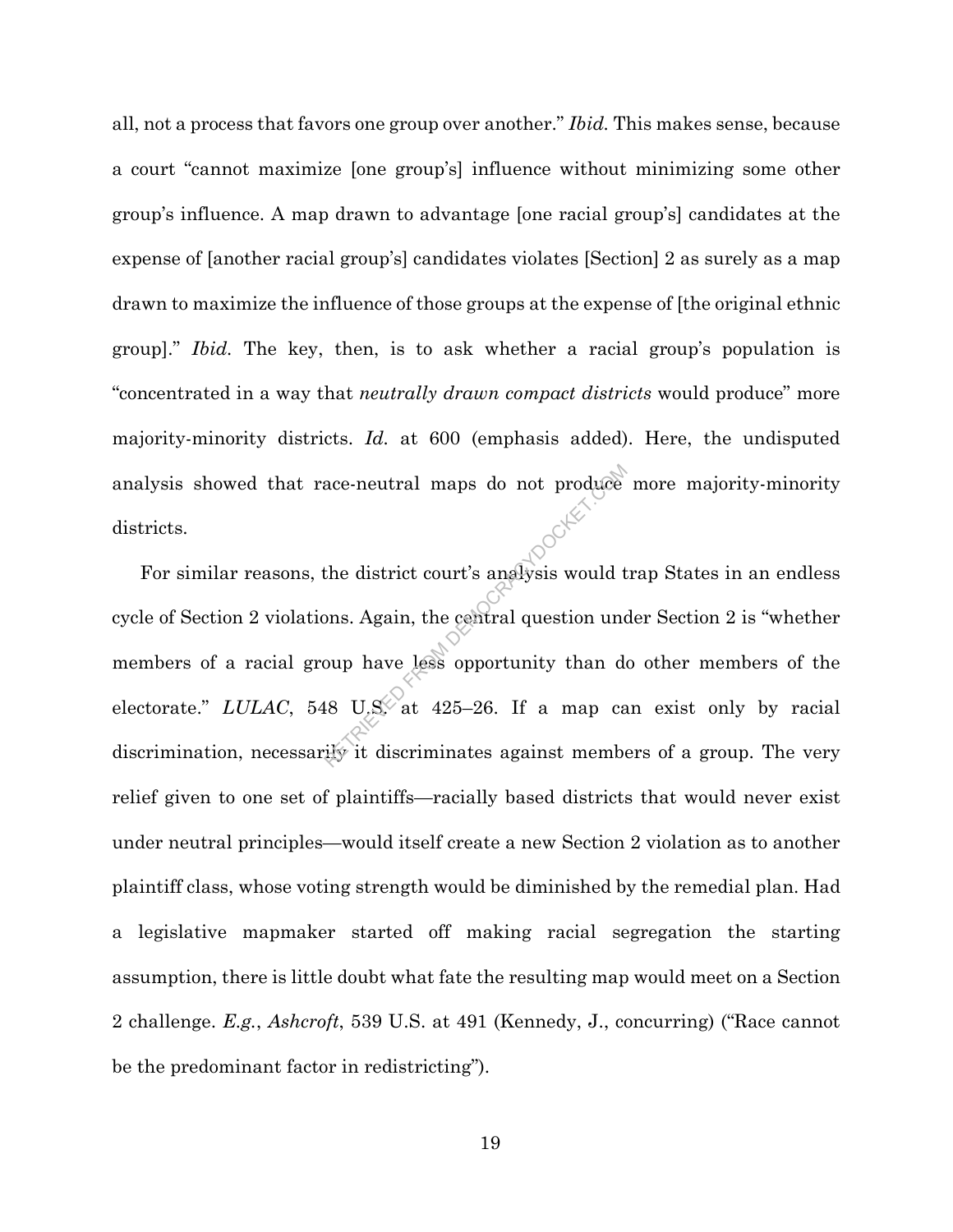In the Fifth Circuit's view, "even if the plaintiffs had engaged in racial gerrymandering as they drew their hypothetical maps, it would not follow that the Legislature is required to do the same to comply with the district court's order." App. 183. Put aside that the district court gave the State *five days* to draw new maps. App. 198. The district court has no authority to order the State to do anything unless it finds a VRA violation—and it cannot be a VRA violation to decline to draw maps that would exist only if racial segregation is the "threshold" consideration. Telling Louisiana to adopt a racially drawn map is telling it to violate the very law the new map would supposedly remedy (and the Constitution too). Section 2 should not be read to lead to so absurd a result.

## **B. Precedent does not require proportional representation.**

This Court's precedents confirm that there are no race-based districting criteria that states may employ to achieve proportional representation. The Court has explained that to establish a racial gerrymandering claim, "a plaintiff must prove that the legislature subordinated traditional race-neutral districting principles" like core retention "to racial considerations." *Miller*, 515 U.S. at 916 (cleaned up). "Where these or other race-neutral considerations are the basis for redistricting legislation, and are not subordinated to race, a State can defeat a claim that a district has been gerrymandered on racial lines." *Ibid.* (cleaned up). Nowhere has the Court suggested that there are legitimate or traditional race-based principles to which States may point as a defense. remedy (and the Constitution too).<br>
a result.<br>
es not require proportional rep<br>
nts confirm that there are no race-ly<br>
y to achieve proportional represe:<br>
ish a racial gerrymandering claim,<br>
redinated traditional race-neut

In *Miller*, this Court invalidated congressional maps drawn in Georgia that sought proportional representation. At the insistence of the DOJ, the state legislature had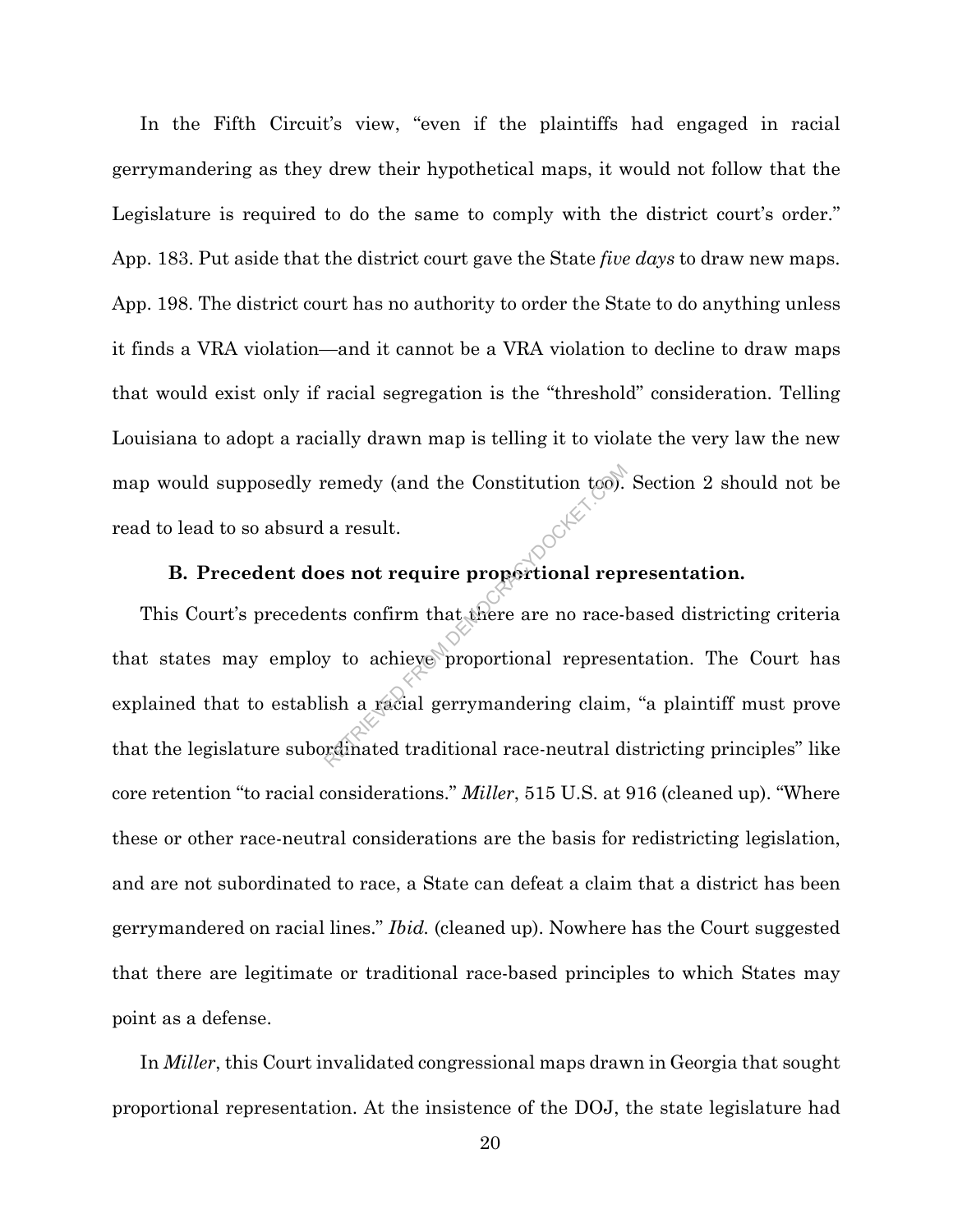drawn three of 11 districts as majority-minority to mirror the State's black population (27%). *Id.* at 906–07, 927–28. The Court rejected those maps because, as the State had all but conceded, "race was the predominant factor in drawing" the new majorityminority district. *Id.* at 918. "[E]very objective districting factor that could realistically be subordinated to racial tinkering in fact suffered that fate." *Id.* at 919 (cleaned up). Even where "the boundaries" of the new district "follow[ed]" existing divisions like precinct lines, those choices were themselves the product of "design[] . . . along racial lines." *Ibid.* (cleaned up).

The Court rejected this racial gerrymander, specifically holding that "there was<br>
reasonable basis to believe that Georgia's earlier [non-proportional] plans<br>
lated" the VRA. *Id.* at 923. "The State's policy of adhering no reasonable basis to believe that Georgia's earlier [non-proportional] plans violated" the VRA. *Id.* at 923. "The State's policy of adhering to other districting principles instead of creating as many majority-minority districts as possible does not support an inference that the plan  $\mathbb{R}^N$  discriminates on the basis of race or color." *Id.* at 924. Because engaging in "presumptively unconstitutional race-based districting" would have brought Section 2 "into tension with the Fourteenth Amendment," the Court rejected the State's maps, even though those maps provided proportional representation. *Id.* at 927.

This Court thus remanded the case, and after the state legislature failed to act, the district court drew maps with only one majority-minority district (9%) representation far below black Georgians' 27% share of the population. *Abrams*, 521 U.S. at 78; see *id.* at 103 (Breyer, J., dissenting). "The absence of a second, if not a third, majority-black district" was "the principal point of contention." *Id.* at 78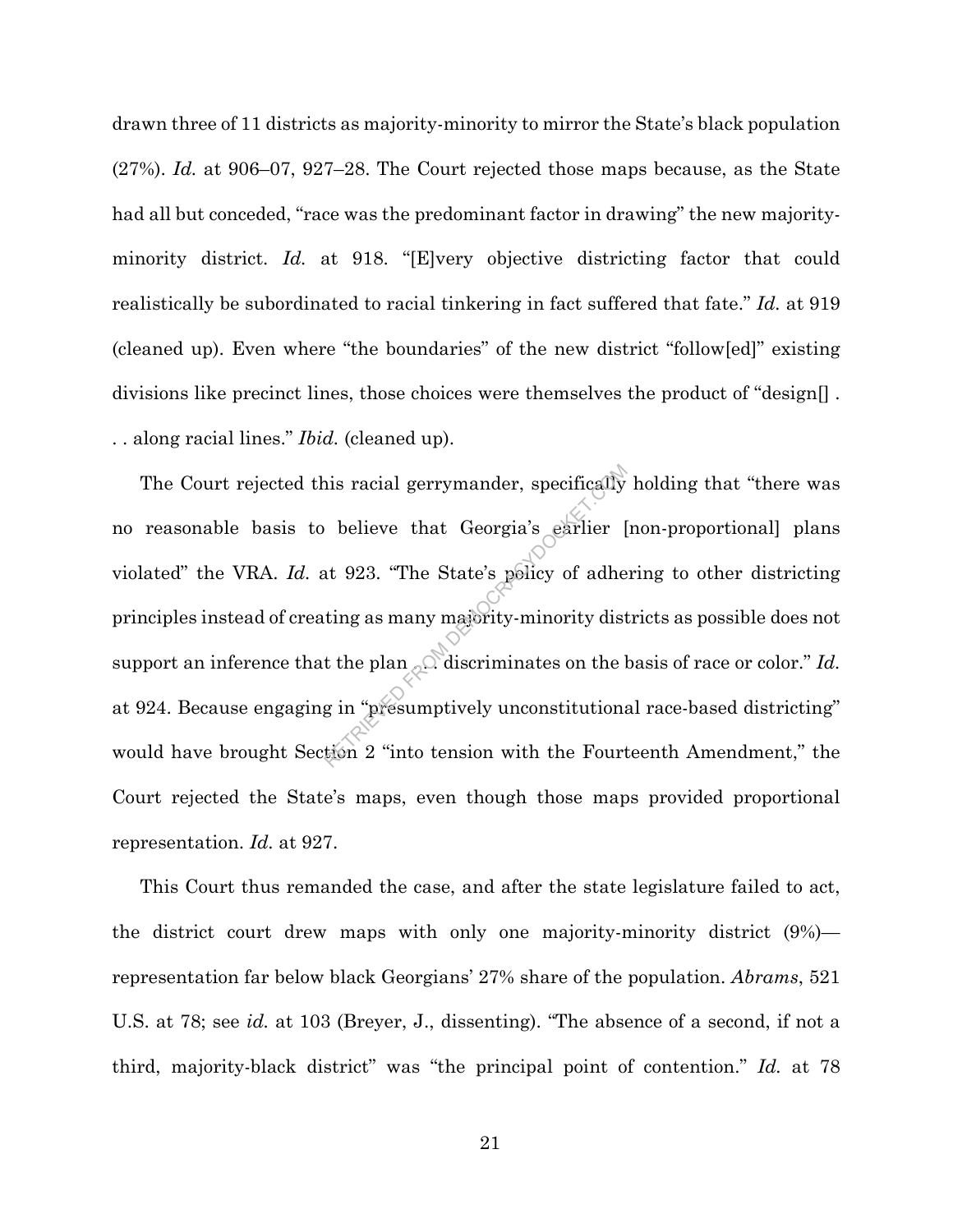(majority opinion). Yet this Court upheld the district court's maps, which focused on "Georgia's traditional redistricting principles" like core retention. *Id.* at 84. The district court had "considered the possibility of creating a second majority-black district but decided doing so would require it to subordinate Georgia's traditional districting policies and consider race predominantly, to the exclusion of both constitutional norms and common sense." *Ibid.* (cleaned up). This Court agreed and explained "that the black population was not sufficiently compact" for even "a *second* majority-black district." *Id.* at 91 (emphasis added). Thus, even getting to two majority-minority districts (18%) by focusing on race would have violated the Equal Protection Clause, and the Court rejected the use of DOJ's proposed "plan as the basis" for a remedy [that] would validate the very maneuvers that were a major cause of the unconstitutional districting" at issue in *Miller*. *Id.* at 86; see *id.* at 109 (Breyer, J., dissenting) ("The majority means that a two-district plan would be unlawful—that it would violate the Constitution"). Exts (18%) by focusing on race would<br>
the Court rejected the use of DOJ's pr<br>
d validate the very maneuvers that<br>
ing" at issue in *Miller. Id.* at 86; so<br>
ty means that a two-district plan wo<br>
tution."<br>
Sin *Miller* and

This Court's teachings in *Miller* and *Abrams* show the error of the district court's analysis, which prioritized race over traditional districting principles in pursuit of proportional representation. Not only is the degree of disproportionality in this case well below the disproportionality permitted in *Abrams*, the district court's overarching focus on race makes the same mistake made by the state legislature (at DOJ's insistence) in *Miller*.

#### **C. The Fourteenth Amendment prohibits maps drawn by race.**

A State cannot constitutionally be forced to adopt a plan that is premised on and would never exist absent unequal treatment based on race. "[T]he moral imperative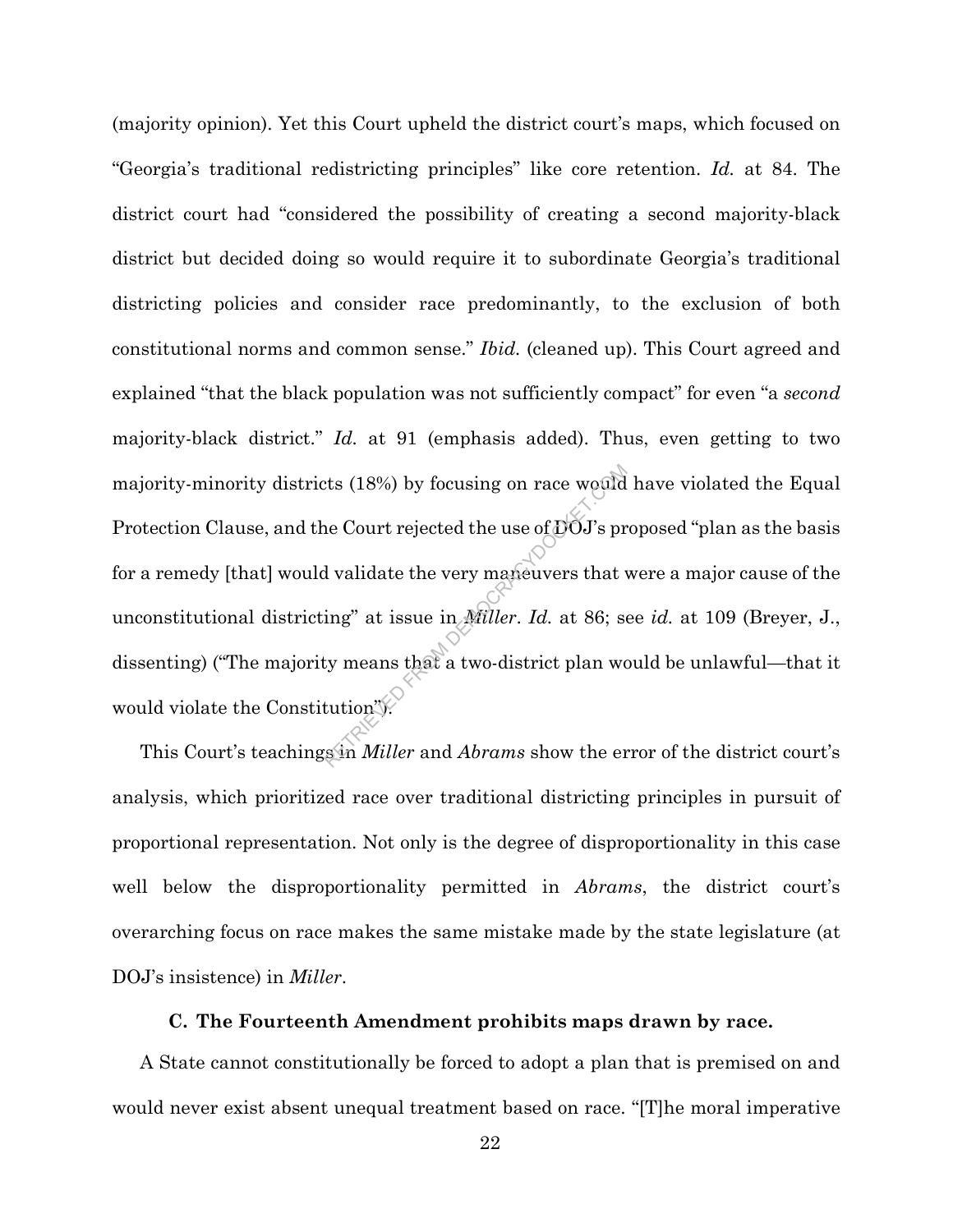of racial neutrality is the driving force of the Equal Protection Clause." *Bartlett*, 556 U.S. at 21 (cleaned up). "[S]ystematically dividing the country into electoral districts along racial lines" is "nothing short of a system of 'political apartheid.'" *Holder* v. *Hall*, 512 U.S. 874, 907 (1994) (Thomas, J., concurring in judgment) (quoting *Reno*, 509 U.S. at 647). The Court has time and again recognized that any "maps that sort voters on the basis of race 'are by their very nature odious.'" *Wisconsin Legislature*, 142 S. Ct. at 1248.

This Court has applied strict scrutiny when the government discriminates based on "racial classifications." *Parents Involved in Cmty. Schs. V. Seattle Sch. Dist. No. 1*, 551 U.S. 701, 720 (2007) (plurality opinion) (collecting cases). Racial gerrymanders must be narrowly tailored to achieving a "compelling state interest." *Shaw* v. *Hunt*, 517 U.S. 899, 908 (1996). Without narrow tailoring, "[s]uch laws cannot be upheld." *Wisconsin Legislature*, 142 S. Ct. at 1248 (cleaned up). *Parents Involved in Cmty. Schs.*<br>
(plurality opinion) (collecting case<br>
ed to achieving a "compelling state<br>
(example). Without narrow tailoring, "[s]uch<br>
42 S. Ct. at 0248 (cleaned up).<br>
12 S. Ct. at 0248 (cleaned up).<br>

Proportional representation is not a compelling state interest. See *Gingles*, 478 U.S. at 84 (O'Connor, J., concurring in judgment) ("Congress did not intend to create a right to proportional representation"). This Court has "assume[d], without deciding, that the State's interest in complying with the Voting Rights Act [is] compelling." *Bethune-Hill* v. *Virginia State Bd. of Elections*, 137 S. Ct. 788, 801 (2017). But "the purpose of the Voting Rights Act [is] to eliminate the negative effects of past discrimination." *Gingles*, 478 U.S. at 65. And "[a] State's interest in remedying the effects of past or present racial discrimination" will only "rise to the level of a compelling state interest" if the State "satisf[ies] two conditions," *Hunt*, 517 U.S. at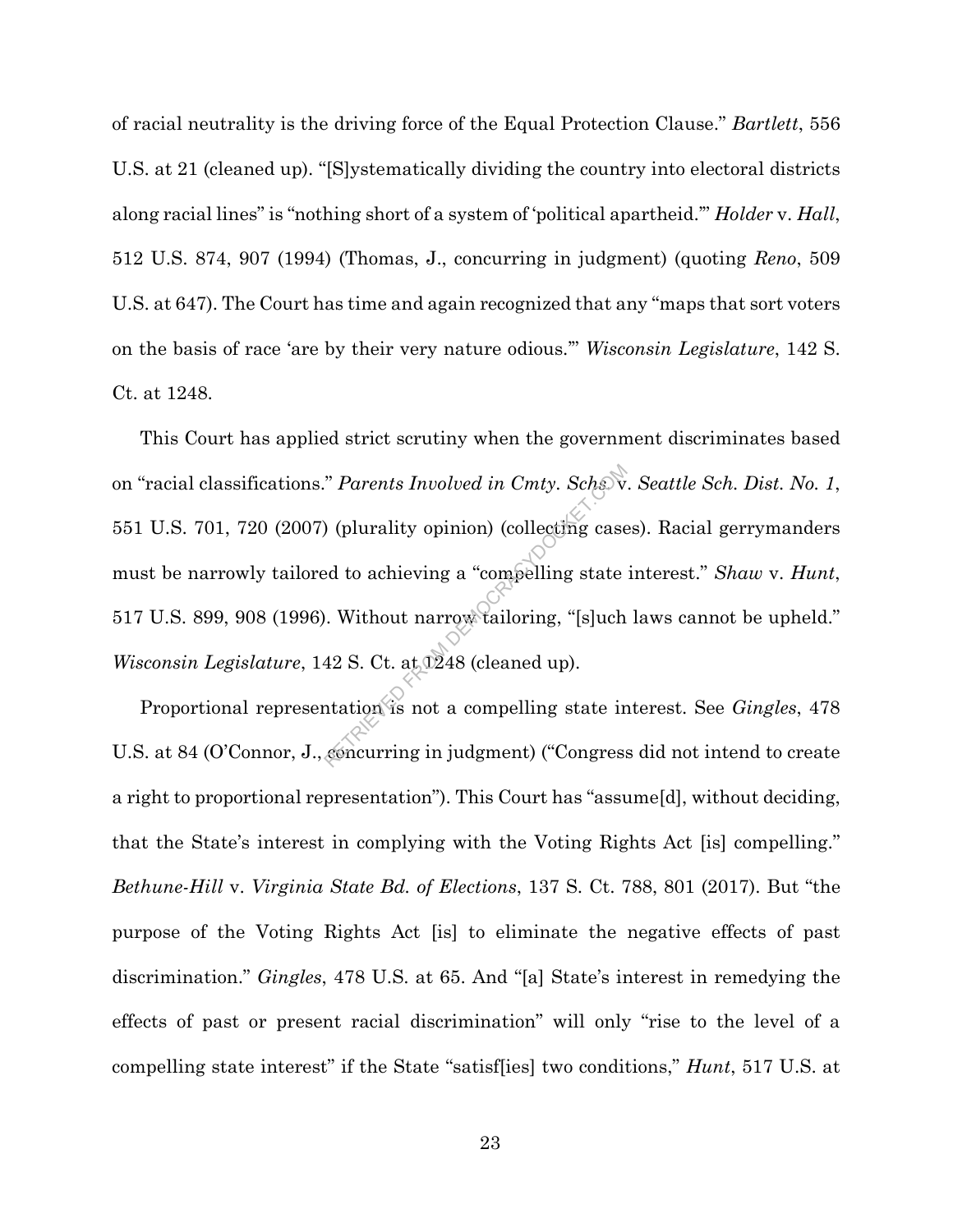909. *First*, "the discrimination must be 'identified discrimination.'" *Ibid.* Any mere "generalized assertion of past discrimination in a particular industry or region is not adequate." *Ibid.* Likewise, "an effort to alleviate the effects of societal discrimination is not a compelling interest." *Id.* at 909–10. *Second*, a legislature "must have had a strong basis in evidence to conclude that remedial action was necessary, *before* it" acts based on race. *Id.* at 910 (cleaned up).

Here, the plaintiffs cannot show either condition leading to a compelling interest, much less narrow tailoring. They cannot identify any relevant discrimination, because millions of neutral maps produced the same (or less) representation. They cannot establish that race, rather than neutral principles like core retention, was the "predominant factor motivating the legislature's decision to place a significant number of voters within or without a particular district." *Cooper*, 1137 S. Ct. at 1463. And they cannot show that a "strong basis in evidence" justifies their maps. *Id.* at 1464. The only discrimination here is by the plaintiffs, whose proposed "racial tinkering" and prioritization of "mechanical racial targets above all other districting criteria" provides strong "evidence that race motivated the drawing" of *their* proposed remedial plans. *Miller*, 515 U.S. at 919 (cleaned up) (first quote); *Alabama Legislative Black Caucus* v. *Alabama*, 575 U.S. 254, 267 (2015) (second and third quotes). ral maps produced the same (or de<br>
e, rather than neutral principles lik<br>
otivating the legislature's decision<br>
or without a particular district." Co<br>
hat a "strong basis in evidence" just<br>
ination here is by the plaintiff

Interpreting Section 2 to sanction the plaintiffs' approach would challenge its constitutionality. As discussed, Section 2 is grounded in the constitutional prohibitions on intentional discrimination. Imposing liability on a State that drew race-neutral maps disconnects Section 2 from its constitutional authority. Given that